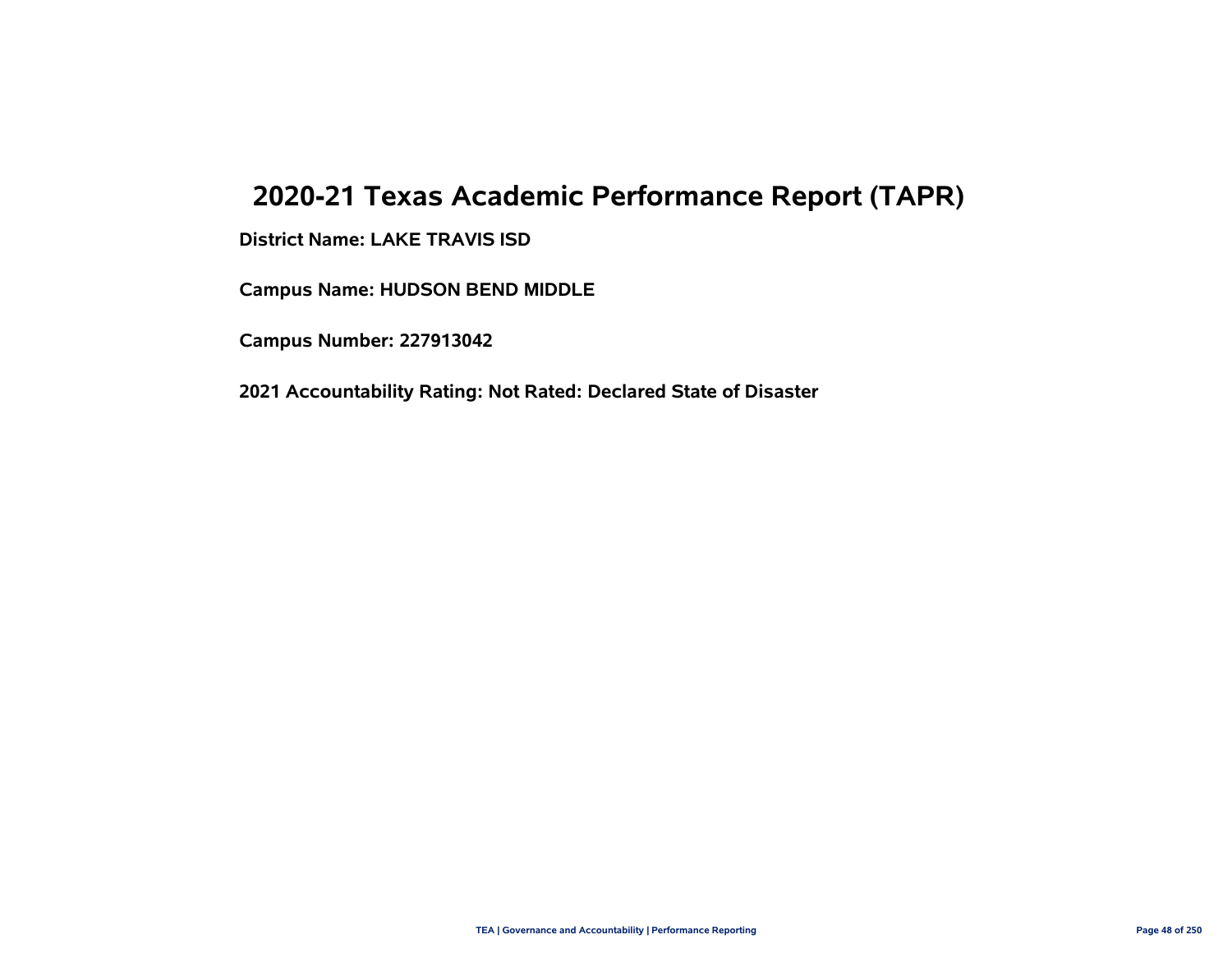**This page is intentionally blank.**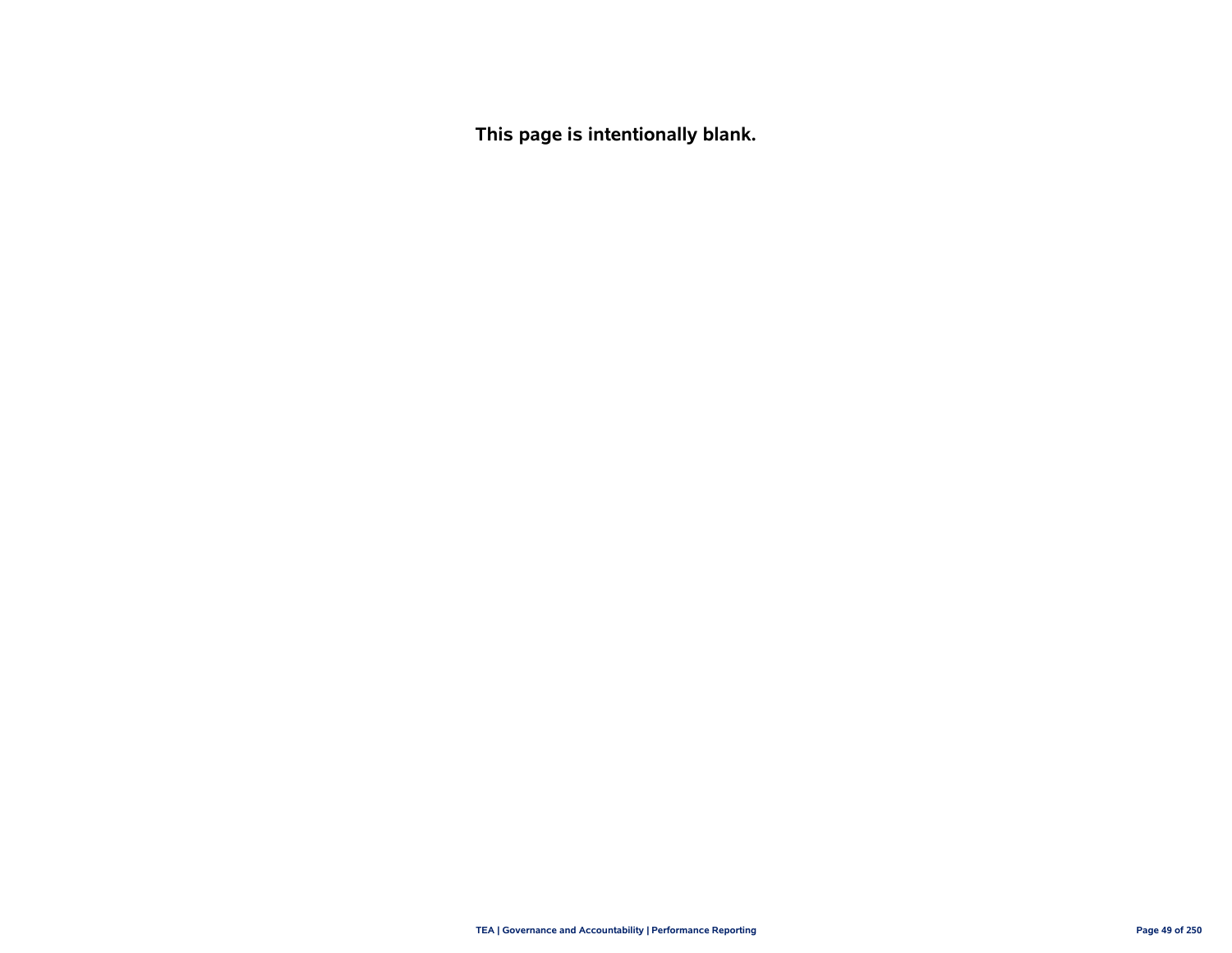|                                       |               |     |     |     |                                                                         |     |     |                          |         |                          | Two         |                |                                  |       | Non-  |      | EB/EL<br>(Current                                                                                                                     |
|---------------------------------------|---------------|-----|-----|-----|-------------------------------------------------------------------------|-----|-----|--------------------------|---------|--------------------------|-------------|----------------|----------------------------------|-------|-------|------|---------------------------------------------------------------------------------------------------------------------------------------|
|                                       |               |     |     |     |                                                                         |     |     |                          |         |                          | or          | <b>Special</b> | <b>Special Continu- Continu-</b> |       |       |      | $\&$                                                                                                                                  |
|                                       | <b>School</b> |     |     |     | <b>African</b>                                                          |     |     | <b>American</b>          |         | Pacific                  | <b>More</b> | Ed             | Ed                               | ously | ously | Econ | Year State District Campus American Hispanic White Indian Asian Islander Races (Current) (Former) Enrolled Enrolled Disady Monitored) |
|                                       |               |     |     |     | STAAR Performance Rates by Tested Grade, Subject, and Performance Level |     |     |                          |         |                          |             |                |                                  |       |       |      |                                                                                                                                       |
| <b>Grade 6 Reading</b>                |               |     |     |     |                                                                         |     |     |                          |         |                          |             |                |                                  |       |       |      |                                                                                                                                       |
| At Approaches Grade Level or<br>Above | 2021          | 62% | 80% | 70% | $\ast$                                                                  | 42% | 82% | $\ast$                   | 92%     |                          | 89%         | 38%            | 83%                              | 69%   | 72%   | 38%  | 27%                                                                                                                                   |
|                                       | 2019          | 68% | 85% | 86% | $\pmb{\ast}$                                                            | 71% | 91% | $\ast$                   | 92%     | - 1                      | 100%        | 50%            | 80%                              | 84%   | 89%   | 66%  | 49%                                                                                                                                   |
| At Meets Grade Level or Above         | 2021          | 32% | 52% | 42% | $\ast$                                                                  | 23% | 52% | $\ast$                   | 54%     | $\overline{a}$           | 33%         | 24%            | 67%                              | 42%   | 43%   | 19%  | 13%                                                                                                                                   |
|                                       | 2019          | 37% | 59% | 67% | $\ast$                                                                  | 50% | 75% | ∗                        | 62%     | $\overline{\phantom{a}}$ | 75%         | 33%            | 60%                              | 66%   | 68%   | 32%  | 24%                                                                                                                                   |
| At Masters Grade Level                | 2021          | 15% | 31% | 29% | $\ast$                                                                  | 14% | 38% | $\ast$                   | 31%     |                          | 22%         | 11%            | 50%                              | 29%   | 28%   | 9%   | 10%                                                                                                                                   |
|                                       | 2019          | 18% | 30% | 36% | $\pmb{\ast}$                                                            | 24% | 41% | $\ast$                   | 31%     |                          | 50%         | 4%             | 60%                              | 36%   | 35%   | 10%  | 10%                                                                                                                                   |
| <b>Grade 6 Mathematics</b>            |               |     |     |     |                                                                         |     |     |                          |         |                          |             |                |                                  |       |       |      |                                                                                                                                       |
| At Approaches Grade Level or<br>Above | 2021          | 68% | 89% | 82% | $\pmb{\ast}$                                                            | 64% | 90% | $\ast$                   | 92%     |                          | - 100%      | 47%            | 83%                              | 81%   | 84%   | 61%  | 56%                                                                                                                                   |
|                                       | 2019          | 81% | 94% | 92% | $\pmb{\ast}$                                                            | 87% | 95% |                          | * 100%  |                          | 100%        | 61%            | 80%                              | 91%   | 97%   | 81%  | 78%                                                                                                                                   |
| At Meets Grade Level or Above         | 2021          | 36% | 62% | 55% | $\pmb{\ast}$                                                            | 29% | 67% | $\ast$                   | 58%     |                          | 78%         | 25%            | 67%                              | 56%   | 52%   | 27%  | 20%                                                                                                                                   |
|                                       | 2019          | 47% | 68% | 68% | $\pmb{\ast}$                                                            | 49% | 75% | $\ast$                   | 89%     |                          | 88%         | 30%            | 80%                              | 67%   | 70%   | 38%  | 24%                                                                                                                                   |
| At Masters Grade Level                | 2021          | 15% | 31% | 22% | $\ast$                                                                  | 7%  | 27% | $\ast$                   | 42%     |                          | 33%         | 14%            | 33%                              | 25%   | 12%   | 14%  | 6%                                                                                                                                    |
|                                       | 2019          | 21% | 36% | 33% | $\ast$                                                                  | 22% | 38% | *                        | 56%     |                          | 38%         | 9%             | 20%                              | 33%   | 32%   | 10%  | 2%                                                                                                                                    |
| <b>Grade 7 Reading</b>                |               |     |     |     |                                                                         |     |     |                          |         |                          |             |                |                                  |       |       |      |                                                                                                                                       |
| At Approaches Grade Level or<br>Above | 2021          | 69% | 84% | 77% | $\ast$                                                                  | 62% | 84% |                          | $-100%$ |                          | 87%         | 27%            | 100%                             | 78%   | 75%   | 50%  | 43%                                                                                                                                   |
|                                       | 2019          | 76% | 87% | 87% | $\ast$                                                                  | 74% | 93% | $\ast$                   | 89%     |                          | 86%         | 59%            | 100%                             | 88%   | 86%   | 74%  | 64%                                                                                                                                   |
| At Meets Grade Level or Above         | 2021          | 45% | 61% | 59% | $\ast$                                                                  | 41% | 67% |                          | $-100%$ |                          | 60%         | 4%             | 80%                              | 61%   | 50%   | 35%  | 33%                                                                                                                                   |
|                                       | 2019          | 49% | 63% | 66% | $\ast$                                                                  | 48% | 73% | ∗                        | 63%     | $\overline{\phantom{a}}$ | 71%         | 34%            | 75%                              | 66%   | 63%   | 41%  | 32%                                                                                                                                   |
| At Masters Grade Level                | 2021          | 25% | 37% | 33% | $\ast$                                                                  | 18% | 41% |                          | 67%     | $\overline{a}$           | 40%         | 0%             | 40%                              | 36%   | 25%   | 13%  | 12%                                                                                                                                   |
|                                       | 2019          | 29% | 43% | 45% | $\pmb{\ast}$                                                            | 26% | 52% | ∗                        | 53%     | $\overline{a}$           | 64%         | 13%            | 50%                              | 47%   | 42%   | 19%  | 13%                                                                                                                                   |
| <b>Grade 7 Mathematics</b>            |               |     |     |     |                                                                         |     |     |                          |         |                          |             |                |                                  |       |       |      |                                                                                                                                       |
| At Approaches Grade Level or<br>Above | 2021          | 55% | 67% | 65% | $\ast$                                                                  | 48% | 73% |                          |         |                          | $-100%$     | 39%            | $\ast$                           | 64%   | 67%   | 47%  | 43%                                                                                                                                   |
|                                       | 2019          | 75% | 85% | 84% | $\pmb{\ast}$                                                            | 77% | 91% | $\overline{\phantom{a}}$ | 71%     | $\sim$                   | 80%         | 61%            | $\ast$                           | 86%   | 81%   | 74%  | 74%                                                                                                                                   |
| At Meets Grade Level or Above         | 2021          | 27% | 29% | 31% | $\ast$                                                                  | 20% | 40% |                          | $\ast$  |                          | 33%         | 13%            | $\ast$                           | 29%   | 37%   | 23%  | 23%                                                                                                                                   |
|                                       | 2019          | 43% | 46% | 44% | $\ast$                                                                  | 33% | 50% |                          | 29%     |                          | 80%         | 21%            | $\ast$                           | 44%   | 45%   | 39%  | 31%                                                                                                                                   |
| At Masters Grade Level                | 2021          | 12% | 7%  | 7%  | $\pmb{\ast}$                                                            | 2%  | 10% |                          | $\ast$  |                          | 17%         | 0%             | $\ast$                           | 7%    | 7%    | 3%   | 3%                                                                                                                                    |
|                                       | 2019          | 17% | 11% | 11% | $\pmb{\ast}$                                                            | 3%  | 17% |                          | 14%     |                          | 20%         | 7%             | $\ast$                           | 13%   | 9%    | 7%   | 2%                                                                                                                                    |
| <b>Grade 7 Writing</b>                |               |     |     |     |                                                                         |     |     |                          |         |                          |             |                |                                  |       |       |      |                                                                                                                                       |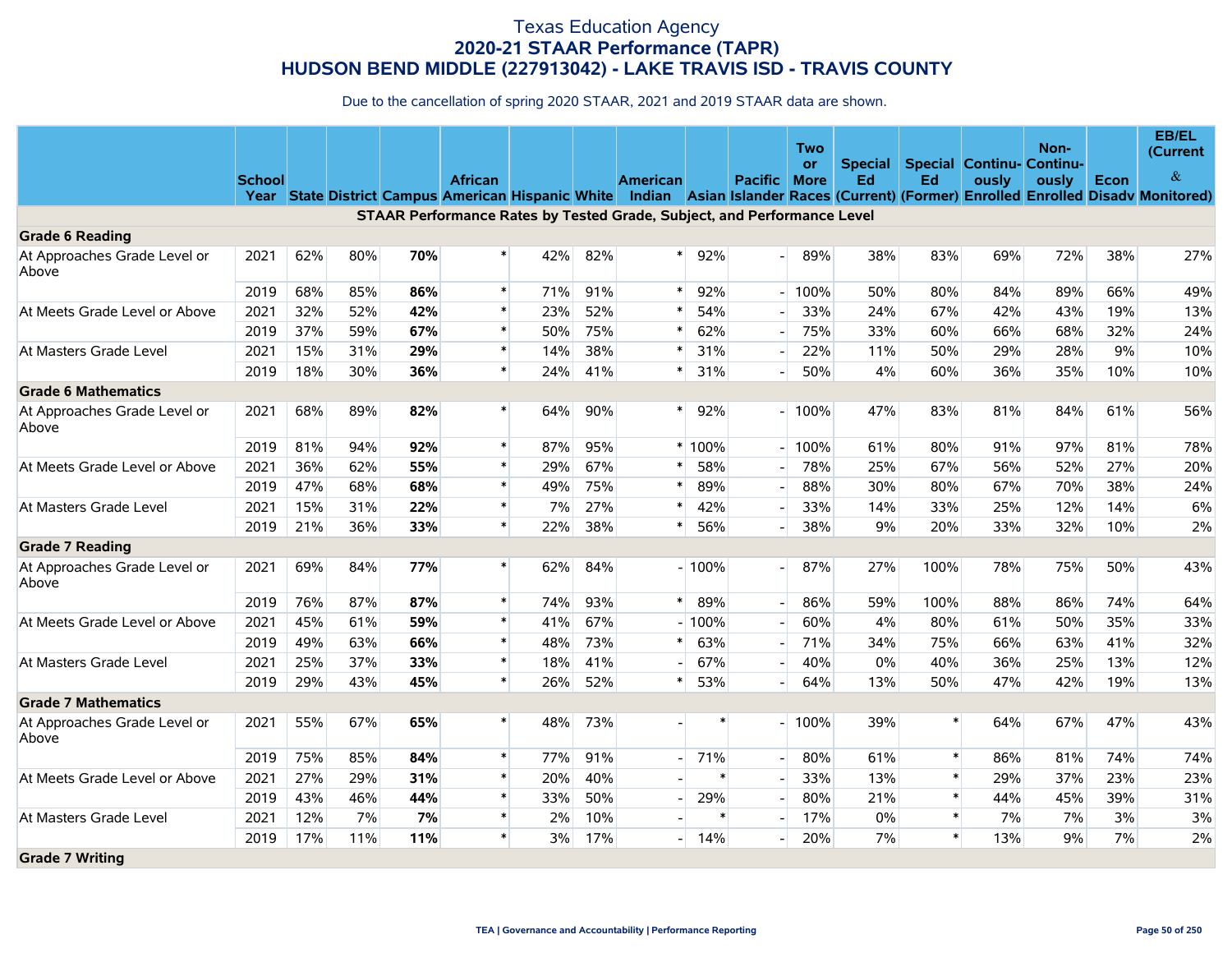|                                       |                       |     |     |     |                |     |     |                 |         |                | Two         |         |        |                                  | Non-  |      | EB/EL<br>(Current                                                                                                                |
|---------------------------------------|-----------------------|-----|-----|-----|----------------|-----|-----|-----------------|---------|----------------|-------------|---------|--------|----------------------------------|-------|------|----------------------------------------------------------------------------------------------------------------------------------|
|                                       |                       |     |     |     |                |     |     |                 |         |                | <b>or</b>   | Special |        | <b>Special Continu- Continu-</b> |       |      | $\&$                                                                                                                             |
|                                       | <b>School</b><br>Year |     |     |     | <b>African</b> |     |     | <b>American</b> |         | <b>Pacific</b> | <b>More</b> | Ed      | Ed     | ously                            | ously | Econ | State District Campus American Hispanic White Indian Asian Islander Races (Current) (Former) Enrolled Enrolled Disady Monitored) |
| At Approaches Grade Level or<br>Above | 2021                  | 63% | 82% | 74% | 40%            | 56% | 83% |                 | $-100%$ |                | 93%         | 20%     | 100%   | 74%                              | 73%   | 48%  | 38%                                                                                                                              |
|                                       | 2019                  | 70% | 87% | 85% | $\ast$         | 69% | 92% | $\ast$          | 89%     |                | 93%         | 45%     | 100%   | 87%                              | 79%   | 68%  | 57%                                                                                                                              |
| At Meets Grade Level or Above         | 2021                  | 33% | 50% | 43% | 40%            | 23% | 52% |                 | $-100%$ |                | 57%         | 8%      | 60%    | 42%                              | 46%   | 27%  | 17%                                                                                                                              |
|                                       | 2019                  | 42% | 64% | 61% | $\ast$         | 41% | 71% |                 | 63%     |                | 57%         | 27%     | 63%    | 66%                              | 50%   | 37%  | 31%                                                                                                                              |
| At Masters Grade Level                | 2021                  | 10% | 16% | 16% | 0%             | 4%  | 21% |                 | 17%     |                | 36%         | $0\%$   | 20%    | 17%                              | 12%   | 2%   | 2%                                                                                                                               |
|                                       | 2019                  | 18% | 35% | 36% | $\ast$         | 18% | 43% |                 | 53%     |                | 43%         | 9%      | 63%    | 39%                              | 29%   | 15%  | 6%                                                                                                                               |
| Grade 8 Reading+                      |                       |     |     |     |                |     |     |                 |         |                |             |         |        |                                  |       |      |                                                                                                                                  |
| At Approaches Grade Level or<br>Above | 2021                  | 73% | 86% | 82% | $\ast$         | 68% | 90% |                 | $-100%$ |                | 80%         | 18%     | $\ast$ | 83%                              | 79%   | 57%  | 50%                                                                                                                              |
|                                       | 2019                  | 86% | 95% | 97% | $\ast$         | 96% | 97% |                 | $-100%$ |                | 93%         | 75%     | 100%   | 97%                              | 95%   | 92%  | 89%                                                                                                                              |
| At Meets Grade Level or Above         | 2021                  | 46% | 60% | 61% | $\ast$         | 46% | 68% |                 | 71%     |                | 80%         | 0%      | $\ast$ | 65%                              | 47%   | 37%  | 21%                                                                                                                              |
|                                       | 2019                  | 55% | 82% | 85% | $\ast$         | 74% | 86% |                 | 96%     |                | 93%         | 25%     | 100%   | 84%                              | 85%   | 63%  | 51%                                                                                                                              |
| At Masters Grade Level                | 2021                  | 21% | 31% | 34% | $\ast$         | 25% | 37% |                 | 29%     |                | 80%         | 0%      | $\ast$ | 36%                              | 26%   | 10%  | 7%                                                                                                                               |
|                                       | 2019                  | 28% | 55% | 56% | $\ast$         | 45% | 57% |                 | 73%     |                | 86%         | 6%      | 60%    | 57%                              | 52%   | 31%  | 14%                                                                                                                              |
| <b>Grade 8 Mathematics+</b>           |                       |     |     |     |                |     |     |                 |         |                |             |         |        |                                  |       |      |                                                                                                                                  |
| At Approaches Grade Level or<br>Above | 2021                  | 62% | 84% | 77% | $\ast$         | 60% | 88% |                 | $-100%$ |                | 86%         | 33%     | 83%    | 80%                              | 71%   | 45%  | 44%                                                                                                                              |
|                                       | 2019                  | 88% | 96% | 98% | $\ast$         | 98% | 97% |                 | * 100%  |                | $-100%$     | 74%     | 100%   | 98%                              | 98%   | 96%  | 97%                                                                                                                              |
| At Meets Grade Level or Above         | 2021                  | 36% | 62% | 58% | $\ast$         | 38% | 69% |                 | 80%     |                | 86%         | 8%      | 83%    | 62%                              | 47%   | 30%  | 29%                                                                                                                              |
|                                       | 2019                  | 57% | 82% | 84% | $\ast$         | 74% | 86% | $\ast$          | 97%     |                | 89%         | 43%     | 100%   | 84%                              | 85%   | 69%  | 63%                                                                                                                              |
| At Masters Grade Level                | 2021                  | 11% | 26% | 22% | $\ast$         | 11% | 29% |                 | 20%     |                | 14%         | 8%      | 33%    | 24%                              | 14%   | 6%   | 9%                                                                                                                               |
|                                       | 2019                  | 17% | 39% | 40% | $\ast$         | 28% | 40% | $\ast$          | 69%     |                | 58%         | 23%     | 33%    | 42%                              | 37%   | 27%  | 14%                                                                                                                              |
| <b>Grade 8 Science</b>                |                       |     |     |     |                |     |     |                 |         |                |             |         |        |                                  |       |      |                                                                                                                                  |
| At Approaches Grade Level or<br>Above | 2021                  | 68% | 89% | 83% | $\ast$         | 69% | 91% |                 | $-100%$ |                | 80%         | 27%     | $\ast$ | 84%                              | 82%   | 55%  | 40%                                                                                                                              |
|                                       | 2019                  | 81% | 95% | 97% | $\pmb{\ast}$   | 95% | 97% |                 | $-100%$ |                | 100%        | 78%     | 100%   | 97%                              | 96%   | 92%  | 89%                                                                                                                              |
| At Meets Grade Level or Above         | 2021                  | 43% | 71% | 68% | $\ast$         | 47% | 78% |                 | 83%     |                | 80%         | 0%      | $\ast$ | 72%                              | 54%   | 41%  | 24%                                                                                                                              |
|                                       | 2019                  | 51% | 81% | 84% | $\ast$         | 75% | 87% |                 | 92%     |                | 92%         | 44%     | 100%   | 85%                              | 84%   | 68%  | 54%                                                                                                                              |
| At Masters Grade Level                | 2021                  | 24% | 49% | 49% | $\ast$         | 31% | 57% |                 | 50%     |                | 80%         | 0%      | $\ast$ | 54%                              | 31%   | 34%  | 8%                                                                                                                               |
|                                       | 2019                  | 25% | 56% | 59% | $\ast$         | 45% | 62% |                 | 69%     |                | 85%         | 16%     | 60%    | 61%                              | 53%   | 32%  | 20%                                                                                                                              |
| <b>Grade 8 Social Studies</b>         |                       |     |     |     |                |     |     |                 |         |                |             |         |        |                                  |       |      |                                                                                                                                  |
| At Approaches Grade Level or<br>Above | 2021                  | 57% | 84% | 81% | $\ast$         | 67% | 87% |                 | $-100%$ |                | 80%         | 20%     | $\ast$ | 82%                              | 79%   | 54%  | 50%                                                                                                                              |
|                                       | 2019                  | 69% | 92% | 94% | $\ast$         | 88% | 95% |                 | 92%     |                | $-100%$     | 87%     | 100%   | 93%                              | 95%   | 86%  | 80%                                                                                                                              |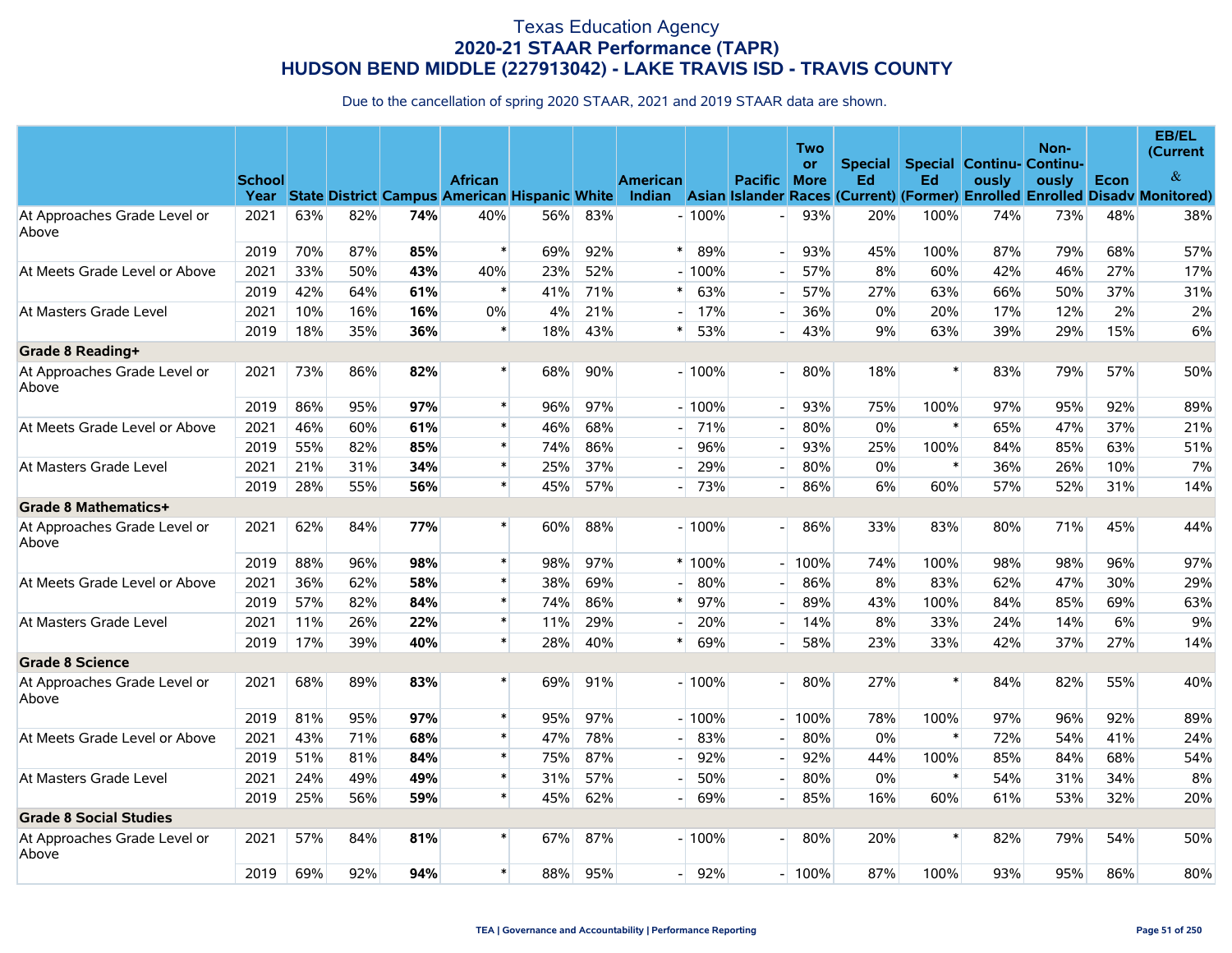|                                       |               |     |     |      |                                                    |      |           |                 |         |                | <b>Two</b>               |                 |        |                                           | Non-  |      | <b>EB/EL</b><br>(Current                                                           |
|---------------------------------------|---------------|-----|-----|------|----------------------------------------------------|------|-----------|-----------------|---------|----------------|--------------------------|-----------------|--------|-------------------------------------------|-------|------|------------------------------------------------------------------------------------|
|                                       | <b>School</b> |     |     |      | <b>African</b>                                     |      |           | <b>American</b> |         | <b>Pacific</b> | <b>or</b><br><b>More</b> | Special  <br>Ed | Ed     | <b>Special Continu- Continu-</b><br>ously | ously | Econ | $\&$                                                                               |
|                                       |               |     |     |      | Year State District Campus American Hispanic White |      |           |                 |         |                |                          |                 |        |                                           |       |      | Indian Asian Islander Races (Current) (Former) Enrolled Enrolled Disady Monitored) |
| At Meets Grade Level or Above         | 2021          | 28% | 56% | 53%  |                                                    | 35%  | 59%       | $\overline{a}$  | 83%     |                | 80%                      | 10%             |        | 56%                                       | 43%   | 23%  | 13%                                                                                |
|                                       | 2019          | 37% | 66% | 65%  | $\ast$                                             | 49%  | 68%       |                 | 77%     |                | 85%                      | 30%             | 100%   | 65%                                       | 64%   | 45%  | 34%                                                                                |
| At Masters Grade Level                | 2021          | 14% | 37% | 32%  | $\ast$                                             | 19%  | 38%       |                 | 0%      |                | 80%                      | 0%              | $\ast$ | 37%                                       | 17%   | 12%  | 0%                                                                                 |
|                                       | 2019          | 21% | 48% | 44%  | $\pmb{\ast}$                                       | 30%  | 47%       |                 | 58%     |                | 46%                      | 17%             | 40%    | 44%                                       | 43%   | 27%  | 17%                                                                                |
| <b>End of Course Algebra I</b>        |               |     |     |      |                                                    |      |           |                 |         |                |                          |                 |        |                                           |       |      |                                                                                    |
| At Approaches Grade Level or<br>Above | 2021          | 73% | 85% | 100% | $\overline{a}$                                     |      | 100% 100% |                 | $-100%$ |                | $-100%$                  |                 | $\ast$ | 100%                                      | 100%  | 100% | 100%                                                                               |
|                                       | 2019          | 85% | 93% | 100% | $\ast$                                             | 100% | 100%      |                 | $-100%$ |                | 100%                     | $\ast$          | $\ast$ | 100%                                      | 100%  | 100% | 100%                                                                               |
| At Meets Grade Level or Above         | 2021          | 41% | 56% | 88%  |                                                    | 79%  | 92%       |                 | 75%     |                | 100%                     |                 | $\ast$ | 88%                                       | 90%   | 75%  | 60%                                                                                |
|                                       | 2019          | 61% | 77% | 99%  | $\ast$                                             | 100% | 99%       |                 | $-100%$ |                | 100%                     | $\ast$          | $\ast$ | 99%                                       | 100%  | 100% | 100%                                                                               |
| At Masters Grade Level                | 2021          | 23% | 39% | 72%  | $\overline{a}$                                     | 61%  | 76%       |                 | 63%     |                | 83%                      |                 | $\ast$ | 74%                                       | 62%   | 63%  | 20%                                                                                |
|                                       | 2019          | 37% | 58% | 98%  | $\ast$                                             | 100% | 97%       |                 | $-100%$ |                | 100%                     | $\ast$          | $\ast$ | 98%                                       | 100%  | 100% | 100%                                                                               |
| <b>All Grades All Subjects</b>        |               |     |     |      |                                                    |      |           |                 |         |                |                          |                 |        |                                           |       |      |                                                                                    |
| At Approaches Grade Level or<br>Above | 2021          | 67% | 85% | 79%  | 46%                                                | 61%  | 87%       | $\ast$          | 97%     |                | 90%                      | 33%             | 88%    | 79%                                       | 77%   | 51%  | 44%                                                                                |
|                                       | 2019          | 78% | 91% | 92%  | 75%                                                | 84%  | 95%       | 100%            | 95%     |                | 96%                      | 66%             | 96%    | 92%                                       | 91%   | 80%  | 74%                                                                                |
| At Meets Grade Level or Above         | 2021          | 41% | 61% | 55%  | 35%                                                | 35%  | 64%       |                 | 73%     |                | 65%                      | 14%             | 63%    | 57%                                       | 49%   | 30%  | 22%                                                                                |
|                                       | 2019          | 50% | 72% | 73%  | 50%                                                | 57%  | 78%       | 88%             | 81%     |                | 83%                      | 33%             | 83%    | 73%                                       | 70%   | 48%  | 39%                                                                                |
| At Masters Grade Level                | 2021          | 18% | 32% | 30%  | 12%                                                | 16%  | 37%       |                 | 35%     |                | 43%                      | 5%              | 33%    | 33%                                       | 21%   | 12%  | 7%                                                                                 |
|                                       | 2019          | 24% | 42% | 45%  | 22%                                                | 30%  | 49%       | 63%             | 61%     |                | 61%                      | 12%             | 48%    | 47%                                       | 41%   | 20%  | 13%                                                                                |
| <b>All Grades ELA/Reading</b>         |               |     |     |      |                                                    |      |           |                 |         |                |                          |                 |        |                                           |       |      |                                                                                    |
| At Approaches Grade Level or<br>Above | 2021          | 68% | 85% | 76%  | 56%                                                | 56%  | 85%       |                 | 96%     |                | 86%                      | 31%             | 93%    | 76%                                       | 75%   | 47%  | 38%                                                                                |
|                                       | 2019          | 75% | 90% | 90%  | 83%                                                | 80%  | 94%       | $\ast$          | 95%     |                | 93%                      | 63%             | 94%    | 90%                                       | 90%   | 76%  | 66%                                                                                |
| At Meets Grade Level or Above         | 2021          | 45% | 64% | 53%  | 44%                                                | 36%  | 62%       |                 | 69%     |                | 55%                      | 14%             | 67%    | 55%                                       | 46%   | 29%  | 22%                                                                                |
|                                       | 2019          | 48% | 71% | 73%  | 58%                                                | 57%  | 79%       |                 | 78%     |                | 80%                      | 31%             | 78%    | 73%                                       | 72%   | 44%  | 35%                                                                                |
| At Masters Grade Level                | 2021          | 18% | 31% | 32%  | 11%                                                | 19%  | 39%       |                 | 38%     |                | 41%                      | 5%              | 40%    | 33%                                       | 26%   | 11%  | 10%                                                                                |
|                                       | 2019          | 21% | 40% | 46%  | 17%                                                | 31%  | 50%       | $\ast$          | 57%     |                | 68%                      | 8%              | 56%    | 47%                                       | 43%   | 19%  | 12%                                                                                |
| <b>All Grades Mathematics</b>         |               |     |     |      |                                                    |      |           |                 |         |                |                          |                 |        |                                           |       |      |                                                                                    |
| At Approaches Grade Level or<br>Above | 2021          | 66% | 84% | 81%  | 50%                                                | 64%  | 89%       | $\ast$          | 96%     |                | 96%                      | 42%             | 87%    | 82%                                       | 79%   | 56%  | 51%                                                                                |
|                                       | 2019          | 82% | 92% | 94%  | 67%                                                | 90%  | 96%       | $\ast$          | 96%     |                | 98%                      | 67%             | 94%    | 94%                                       | 94%   | 84%  | 84%                                                                                |
| At Meets Grade Level or Above         | 2021          | 37% | 58% | 58%  | 30%                                                | 37%  | 68%       |                 | 67%     |                | 75%                      | 18%             | 73%    | 59%                                       | 53%   | 30%  | 25%                                                                                |
|                                       | 2019          | 52% | 70% | 75%  | 58%                                                | 59%  | 80%       |                 | 88%     |                | 90%                      | 33%             | 89%    | 75%                                       | 73%   | 51%  | 43%                                                                                |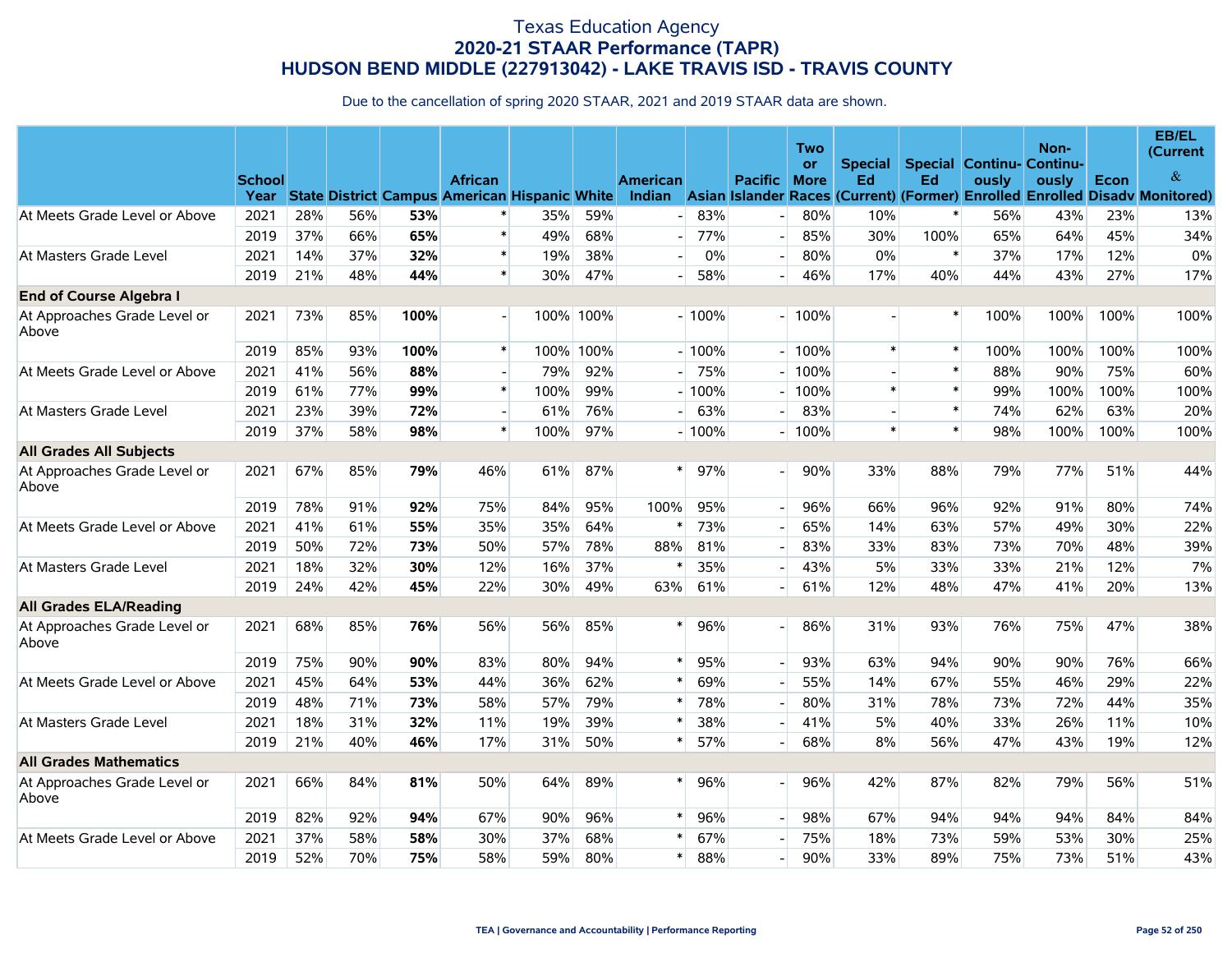Due to the cancellation of spring 2020 STAAR, 2021 and 2019 STAAR data are shown.

|                                       | <b>School</b><br>Year |     |     |     | <b>African</b><br><b>State District Campus American Hispanic White</b> |     |     | <b>American</b> |         | <b>Pacific</b> | <b>Two</b><br>or<br><b>More</b> | <b>Special</b><br>Ed | Ed     | <b>Special Continu- Continu-</b><br>ously | Non-<br>ously | Econ | EB/EL<br>(Current<br>$\&$<br>Indian Asian Islander Races (Current) (Former) Enrolled Enrolled Disady Monitored) |
|---------------------------------------|-----------------------|-----|-----|-----|------------------------------------------------------------------------|-----|-----|-----------------|---------|----------------|---------------------------------|----------------------|--------|-------------------------------------------|---------------|------|-----------------------------------------------------------------------------------------------------------------|
| At Masters Grade Level                | 2021                  | 18% | 31% | 29% | 20%                                                                    | 14% | 35% |                 | 41%     |                | 36%                             | 8%                   | 33%    | 32%                                       | 18%           | 12%  | 7%                                                                                                              |
|                                       | 2019                  | 26% | 42% | 42% | 33%                                                                    | 29% | 45% | $\ast$          | 67%     |                | 58%                             | 15%                  | 33%    | 44%                                       | 38%           | 19%  | 14%                                                                                                             |
| <b>All Grades Writing</b>             |                       |     |     |     |                                                                        |     |     |                 |         |                |                                 |                      |        |                                           |               |      |                                                                                                                 |
| At Approaches Grade Level or<br>Above | 2021                  | 58% | 78% | 74% | 40%                                                                    | 56% | 83% |                 | $-100%$ |                | 93%                             | 20%                  | 100%   | 74%                                       | 73%           | 48%  | 38%                                                                                                             |
|                                       | 2019                  | 68% | 86% | 85% | $\ast$                                                                 | 69% | 92% | $\ast$          | 89%     |                | 93%                             | 45%                  | 100%   | 87%                                       | 79%           | 68%  | 57%                                                                                                             |
| At Meets Grade Level or Above         | 2021                  | 30% | 49% | 43% | 40%                                                                    | 23% | 52% |                 | $-100%$ |                | 57%                             | 8%                   | 60%    | 42%                                       | 46%           | 27%  | 17%                                                                                                             |
|                                       | 2019                  | 38% | 61% | 61% | $\ast$                                                                 | 41% | 71% |                 | 63%     |                | 57%                             | 27%                  | 63%    | 66%                                       | 50%           | 37%  | 31%                                                                                                             |
| At Masters Grade Level                | 2021                  | 9%  | 17% | 16% | 0%                                                                     | 4%  | 21% |                 | 17%     |                | 36%                             | 0%                   | 20%    | 17%                                       | 12%           | 2%   | 2%                                                                                                              |
|                                       | 2019                  | 14% | 28% | 36% | $\ast$                                                                 | 18% | 43% |                 | 53%     |                | 43%                             | 9%                   | 63%    | 39%                                       | 29%           | 15%  | 6%                                                                                                              |
| <b>All Grades Science</b>             |                       |     |     |     |                                                                        |     |     |                 |         |                |                                 |                      |        |                                           |               |      |                                                                                                                 |
| At Approaches Grade Level or<br>Above | 2021                  | 71% | 89% | 83% | $\ast$                                                                 | 69% | 91% |                 | $-100%$ |                | 80%                             | 27%                  | $\ast$ | 84%                                       | 82%           | 55%  | 40%                                                                                                             |
|                                       | 2019                  | 81% | 93% | 97% | $\ast$                                                                 | 95% | 97% |                 | $-100%$ |                | 100%                            | 78%                  | 100%   | 97%                                       | 96%           | 92%  | 89%                                                                                                             |
| At Meets Grade Level or Above         | 2021                  | 44% | 64% | 68% | $\ast$                                                                 | 47% | 78% |                 | 83%     |                | 80%                             | 0%                   | $\ast$ | 72%                                       | 54%           | 41%  | 24%                                                                                                             |
|                                       | 2019                  | 54% | 78% | 84% | $\ast$                                                                 | 75% | 87% |                 | 92%     |                | 92%                             | 44%                  | 100%   | 85%                                       | 84%           | 68%  | 54%                                                                                                             |
| At Masters Grade Level                | 2021                  | 20% | 34% | 49% | $\ast$                                                                 | 31% | 57% |                 | 50%     |                | 80%                             | 0%                   | $\ast$ | 54%                                       | 31%           | 34%  | 8%                                                                                                              |
|                                       | 2019                  | 25% | 49% | 59% | $\ast$                                                                 | 45% | 62% |                 | 69%     |                | 85%                             | 16%                  | 60%    | 61%                                       | 53%           | 32%  | 20%                                                                                                             |
| <b>All Grades Social Studies</b>      |                       |     |     |     |                                                                        |     |     |                 |         |                |                                 |                      |        |                                           |               |      |                                                                                                                 |
| At Approaches Grade Level or<br>Above | 2021                  | 73% | 91% | 81% | $\ast$                                                                 | 67% | 87% |                 | $-100%$ |                | 80%                             | 20%                  | $\ast$ | 82%                                       | 79%           | 54%  | 50%                                                                                                             |
|                                       | 2019                  | 81% | 95% | 94% | $\ast$                                                                 | 88% | 95% |                 | 92%     |                | 100%                            | 87%                  | 100%   | 93%                                       | 95%           | 86%  | 80%                                                                                                             |
| At Meets Grade Level or Above         | 2021                  | 49% | 72% | 53% | $\ast$                                                                 | 35% | 59% |                 | 83%     |                | 80%                             | 10%                  | $\ast$ | 56%                                       | 43%           | 23%  | 13%                                                                                                             |
|                                       | 2019                  | 55% | 78% | 65% | $\ast$                                                                 | 49% | 68% |                 | 77%     |                | 85%                             | 30%                  | 100%   | 65%                                       | 64%           | 45%  | 34%                                                                                                             |
| At Masters Grade Level                | 2021                  | 29% | 51% | 32% | $\ast$                                                                 | 19% | 38% |                 | 0%      |                | 80%                             | 0%                   | $\ast$ | 37%                                       | 17%           | 12%  | 0%                                                                                                              |
|                                       | 2019                  | 33% | 57% | 44% | $\ast$                                                                 | 30% | 47% |                 | 58%     |                | 46%                             | 17%                  | 40%    | 44%                                       | 43%           | 27%  | 17%                                                                                                             |

\* Indicates results are masked due to small numbers to protect student confidentiality.

- Indicates there are no students in the group.

+ Indicates that rates for reading and mathematics are based on the cumulative results from the first and second administrations of STAAR.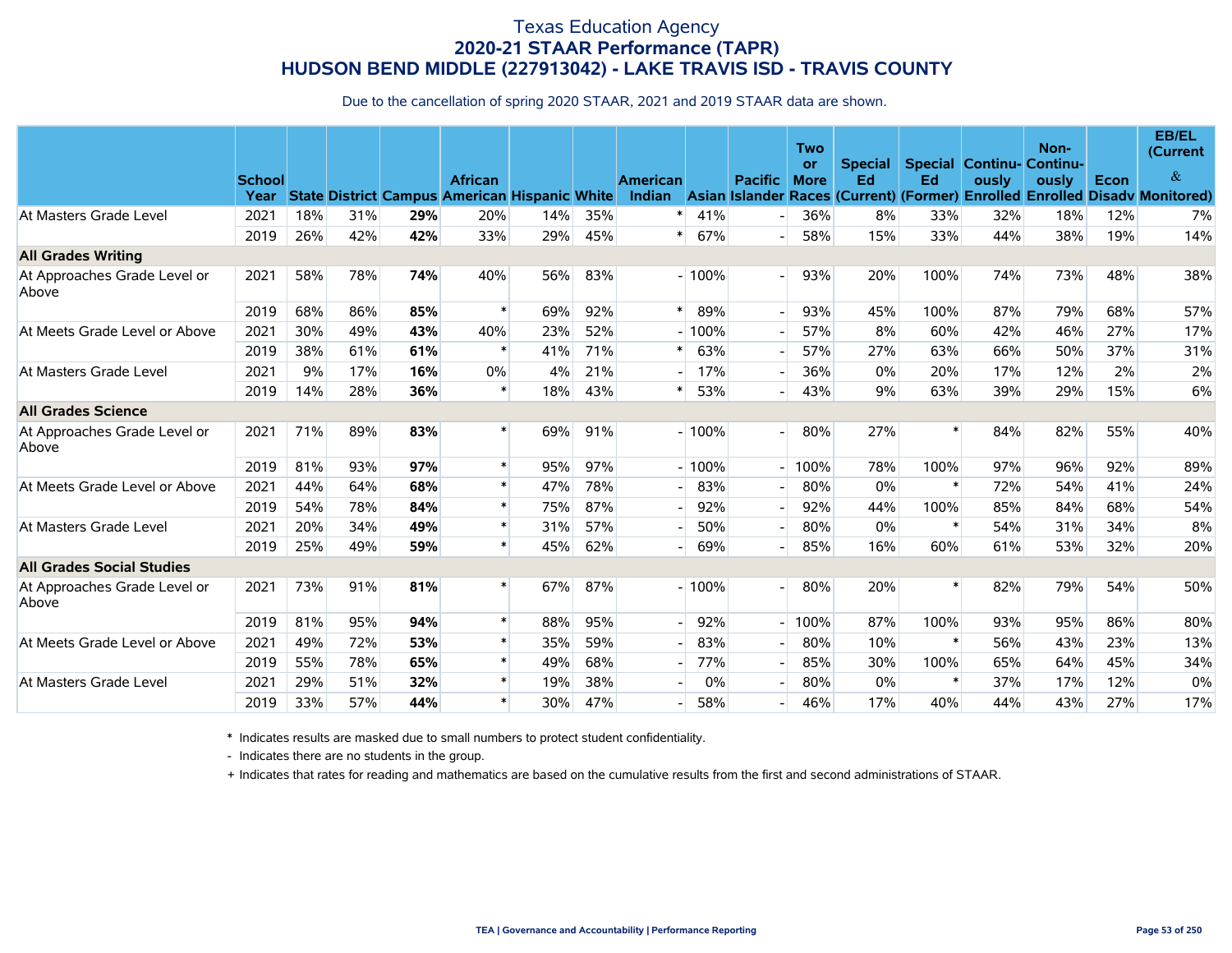Due to the cancellation of spring 2020 STAAR, 2019 and 2018 progress data are shown.

|                          | <b>School</b> |    |    |    | <b>African</b><br>Year State District Campus American Hispanic White |     |     | <b>American</b>          |     | <b>Pacific</b>           | Twoorl<br><b>More</b> | Special<br>Ed | Ed     | <b>Special Continu- Continu-</b><br>ously | Non-<br>ously | Econ   | <b>EB/EL</b><br>(Current<br>$\&$<br>Indian Asian Islander Races (Current) (Former) Enrolled Enrolled Disadv Monitored) |
|--------------------------|---------------|----|----|----|----------------------------------------------------------------------|-----|-----|--------------------------|-----|--------------------------|-----------------------|---------------|--------|-------------------------------------------|---------------|--------|------------------------------------------------------------------------------------------------------------------------|
|                          |               |    |    |    | School Progress Domain - Academic Growth Score by Grade and Subject  |     |     |                          |     |                          |                       |               |        |                                           |               |        |                                                                                                                        |
| Grade 6 ELA/Reading      | 2019          | 42 | 46 | 56 | $\ast$                                                               | 48  | 59  | $\ast$                   | 50  |                          | 67                    | 38            | 60     | 55                                        | 59            | 42     | 41                                                                                                                     |
|                          | 2018          | 47 | 61 | 64 | $\ast$                                                               | 48  | 69  | $\ast$                   | 73  | $\overline{a}$           | 69                    | 52            | 75     | 66                                        | 56            | 52     | 42                                                                                                                     |
| Grade 6 Mathematics      | 2019          | 54 | 57 | 60 | $\ast$                                                               | 54  | 62  | $\ast$                   | 83  | $\overline{\phantom{a}}$ | 69                    | 76            | 60     | 60                                        | 61            | 45     | 38                                                                                                                     |
|                          | 2018          | 56 | 62 | 62 | $\ast$                                                               | 51  | 66  | $\ast$                   | 58  | $\overline{a}$           | 88                    | 56            | 50     | 62                                        | 64            | 51     | 44                                                                                                                     |
| Grade 7 ELA/Reading      | 2019          | 77 | 72 | 75 | $\ast$                                                               | 69  | 77  | $\ast$                   | 68  | $\overline{\phantom{a}}$ | 77                    | 70            | 100    | 75                                        | 76            | 68     | 69                                                                                                                     |
|                          | 2018          | 76 | 80 | 81 | $\ast$                                                               | 79  | 80  | $\ast$                   | 93  | $\overline{\phantom{a}}$ | 100                   | 68            | 92     | 81                                        | 79            | 72     | 77                                                                                                                     |
| Grade 7 Mathematics      | 2019          | 62 | 66 | 68 | $\ast$                                                               | 63  | 72  | $\overline{\phantom{a}}$ | 71  | $\overline{\phantom{a}}$ | 60                    | 54            | $\ast$ | 67                                        | 71            | 69     | 67                                                                                                                     |
|                          | 2018          | 67 | 70 | 73 | $\ast$                                                               | 79  | 71  | $\ast$                   | 67  | $\overline{a}$           | $\ast$                | 65            | 60     | 73                                        | 72            | 77     | 79                                                                                                                     |
| Grade 8 ELA/Reading      | 2019          | 77 | 82 | 82 | $\ast$                                                               | 75  | 83  | $\overline{\phantom{a}}$ | 96  | $\overline{\phantom{a}}$ | 92                    | 69            | 90     | 83                                        | 81            | 75     | 66                                                                                                                     |
|                          | 2018          | 79 | 84 | 87 | $\ast$                                                               | 86  | 86  | $\overline{\phantom{a}}$ | 100 | $\overline{\phantom{a}}$ | 100                   | 90            | 100    | 87                                        | 86            | 83     | 80                                                                                                                     |
| Grade 8 Mathematics      | 2019          | 82 | 73 | 77 | $\ast$                                                               | 75  | 76  | $\ast$                   | 94  | $\overline{\phantom{a}}$ | 80                    | 78            | 88     | 77                                        | 78            | 76     | 80                                                                                                                     |
|                          | 2018          | 81 | 81 | 79 | $\ast$                                                               | 81  | 78  | $\ast$                   | 92  | $\overline{\phantom{a}}$ | 73                    | 78            | 88     | 78                                        | 82            | 79     | 91                                                                                                                     |
| End of Course Algebra I  | 2019          | 75 | 79 | 99 | $\ast$                                                               | 100 | 98  | $\overline{\phantom{a}}$ | 100 | $\overline{\phantom{a}}$ | 100                   | $\ast$        | $\ast$ | 98                                        | 100           | 100    | 100                                                                                                                    |
|                          | 2018          | 72 | 82 | 99 | $\ast$                                                               | 100 | 100 | $\overline{\phantom{a}}$ | 100 | $\overline{\phantom{a}}$ | 86                    | $\ast$        | $\ast$ | 99                                        | 100           | $\ast$ | $\ast$                                                                                                                 |
| All Grades Both Subjects | 2019          | 69 | 71 | 73 | 76                                                                   | 66  | 74  | 83                       | 82  | $\overline{\phantom{a}}$ | 79                    | 66            | 83     | 73                                        | 74            | 63     | 63                                                                                                                     |
|                          | 2018          | 69 | 75 | 77 | 65                                                                   | 72  | 77  | 50                       | 86  | $\overline{\phantom{a}}$ | 86                    | 67            | 79     | 77                                        | 74            | 68     | 67                                                                                                                     |
| All Grades ELA/Reading   | 2019          | 68 | 70 | 72 | 88                                                                   | 64  | 74  | $\ast$                   | 75  | $\overline{\phantom{a}}$ | 78                    | 61            | 86     | 72                                        | 73            | 62     | 61                                                                                                                     |
|                          | 2018          | 69 | 74 | 78 | 55                                                                   | 72  | 79  | 60                       | 90  | $\overline{a}$           | 90                    | 68            | 89     | 79                                        | 73            | 69     | 64                                                                                                                     |
| All Grades Mathematics   | 2019          | 70 | 72 | 74 | 64                                                                   | 68  | 75  | $\ast$                   | 90  | $\overline{a}$           | 79                    | 70            | 79     | 74                                        | 74            | 64     | 65                                                                                                                     |
|                          | 2018          | 70 | 75 | 76 | 75                                                                   | 73  | 76  | 40                       | 81  | $\overline{\phantom{a}}$ | 81                    | 66            | 70     | 75                                        | 76            | 68     | 69                                                                                                                     |

\* Indicates results are masked due to small numbers to protect student confidentiality.

- Indicates there are no students in the group.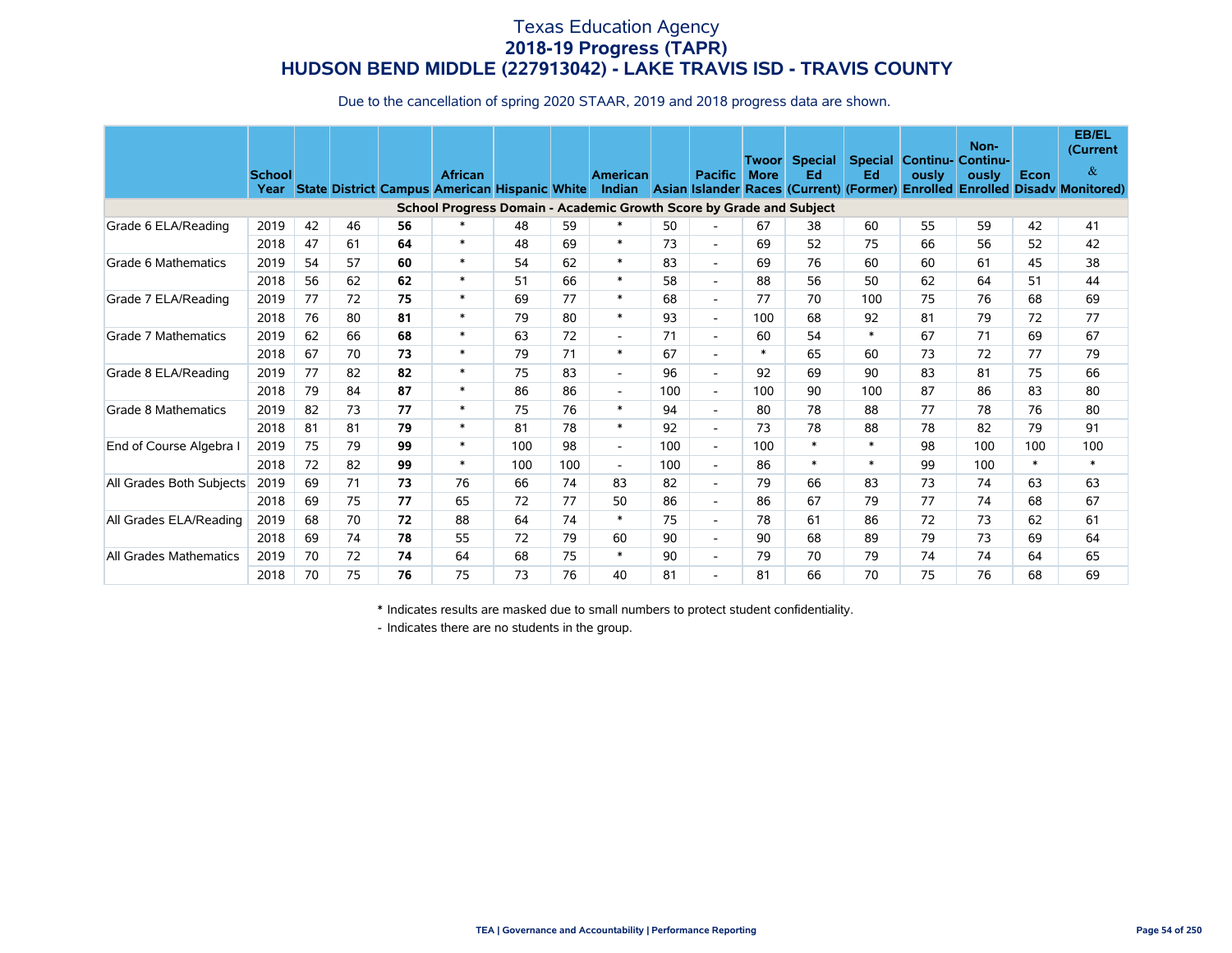# Texas Education Agency **2020-21 Bilingual Education/English as a Second Language (Current EB Students/EL) (TAPR) HUDSON BEND MIDDLE (227913042) - LAKE TRAVIS ISD - TRAVIS COUNTY**

|                                    |               |            |            |            |                                             |                          |                          |        |                                                                |                |                       |                |                         |                       |     |                        | <b>Monitored</b> |
|------------------------------------|---------------|------------|------------|------------|---------------------------------------------|--------------------------|--------------------------|--------|----------------------------------------------------------------|----------------|-----------------------|----------------|-------------------------|-----------------------|-----|------------------------|------------------|
|                                    |               |            |            |            | <b>Total</b>                                | <b>BE-Trans</b>          |                          |        | <b>ALP</b>                                                     |                | <b>ESL</b>            |                | <b>ALP</b>              | EB/EL<br>with         |     | <b>Total</b>           | $\alpha$         |
|                                    | <b>School</b> |            |            |            | <b>Bilingual</b>                            | Early                    | BE-Trans BE-Dual BE-Dual |        | <b>Bilingual</b>                                               |                | <b>Total Content-</b> | <b>ESL</b>     | <b>ESL</b>              | <b>Parental Never</b> |     | <b>EB/EL</b>           | <b>Former</b>    |
|                                    |               |            |            |            | <b>Year State District Campus Education</b> | Exit                     |                          |        | Late Exit Two-Way One-Way (Exception) ESL                      |                |                       |                | Based Pull-Out (Waiver) | <b>Denial</b>         |     | <b>EB/EL (Current)</b> | EB/EL            |
|                                    |               |            |            |            |                                             |                          |                          |        | <b>STAAR Performance Rate by Subject and Performance Level</b> |                |                       |                |                         |                       |     |                        |                  |
| <b>All Grades All Subjects</b>     |               |            |            |            |                                             | $\overline{a}$           |                          |        |                                                                |                |                       | $\ast$         | $\overline{a}$          | $\ast$                |     |                        |                  |
| At Approaches Grade Level or Above | 2021          | 67%<br>78% | 85%<br>91% | 79%<br>92% | 38%<br>$\ast$                               | $\blacksquare$           | 38%                      | $\ast$ |                                                                | $-139%$<br>70% | 38%<br>70%            |                |                         |                       | 86% | 39%<br>71%             | 93%              |
|                                    | 2019          |            |            |            |                                             | $\mathbf{L}$             |                          |        |                                                                |                | 19%                   | $\ast$         |                         |                       | 62% | 17%                    | 77%              |
| At Meets Grade Level or Above      | 2021<br>2019  | 41%<br>50% | 61%        | 55%<br>73% | 11%<br>$\ast$                               | $\overline{\phantom{a}}$ | 11%                      | $\ast$ |                                                                | $-19%$<br>34%  | 34%                   |                |                         |                       |     | 34%                    |                  |
|                                    |               |            | 72%        |            |                                             |                          |                          |        |                                                                |                |                       | $\ast$         |                         |                       |     |                        |                  |
| At Masters Grade Level             | 2021<br>2019  | 18%        | 32%        | 30%<br>45% | 4%<br>$\ast$                                | $\overline{a}$           | 4%                       | $\ast$ |                                                                | 5%<br>9%       | 5%<br>9%              |                |                         |                       | 35% | 4%<br>9%               | 32%              |
| <b>All Grades ELA/Reading</b>      |               | 24%        | 42%        |            |                                             |                          |                          |        |                                                                |                |                       |                |                         |                       |     |                        |                  |
|                                    | 2021          | 68%        | 85%        | 76%        | 20%                                         | $\overline{\phantom{a}}$ | 20%                      |        |                                                                | 39%            | 39%                   |                |                         |                       | 85% | 32%                    | 100%             |
| At Approaches Grade Level or Above |               | 75%        | 90%        | 90%        | $\ast$                                      | $\mathbf{L}$             |                          | $\ast$ |                                                                |                | 62%                   | $\mathbf{r}$   |                         | $\ast$                |     | 62%                    |                  |
|                                    | 2019          |            |            |            |                                             | $\overline{a}$           |                          |        |                                                                | 62%            |                       | $\ast$         |                         | $\ast$                | 60% |                        |                  |
| At Meets Grade Level or Above      | 2021          | 45%        | 64%        | 53%        | 8%<br>$\ast$                                |                          | 8%                       | $\ast$ |                                                                | $-$ 21%        | 21%                   |                |                         |                       |     | 16%                    | 93%              |
|                                    | 2019          | 48%        | 71%        | 73%        |                                             | $\mathbf{L}$             |                          |        |                                                                | 30%            | 30%                   | $\ast$         |                         |                       |     | 30%                    |                  |
| At Masters Grade Level             | 2021          | 18%        | 31%        | 32%<br>46% | 3%<br>$\ast$                                | $\overline{\phantom{a}}$ | 3%                       | $\ast$ |                                                                | 8%             | 9%                    |                |                         | $\ast$                | 37% | 6%                     | 50%              |
|                                    | 2019          | 21%        | 40%        |            |                                             |                          |                          |        |                                                                | 8%             | 8%                    |                |                         |                       |     | 8%                     |                  |
| <b>All Grades Mathematics</b>      |               |            |            |            |                                             |                          |                          |        |                                                                |                |                       | $\ast$         |                         | $\ast$                |     |                        |                  |
| At Approaches Grade Level or Above | 2021          | 66%        | 84%        | 81%        | 56%<br>$\ast$                               | $\overline{\phantom{0}}$ | 56%                      | $\ast$ |                                                                | $-43%$         | 42%                   |                |                         |                       | 87% | 48%                    | 85%              |
|                                    | 2019          | 82%        | 92%        | 94%        |                                             | $\overline{a}$           |                          |        |                                                                | 81%            | 81%                   | $\ast$         |                         |                       |     | 82%                    |                  |
| At Meets Grade Level or Above      | 2021          | 37%        | 58%        | 58%        | 15%<br>$\ast$                               | $\mathbf{L}$             | 15%                      | $\ast$ |                                                                | $-24%$         | 24%                   |                |                         |                       | 65% | 21%                    | 69%              |
|                                    | 2019          | 52%        | 70%        | 75%        |                                             | $\mathbf{L}$             |                          |        |                                                                | 38%            | 38%                   | $\ast$         |                         |                       |     | 39%                    |                  |
| At Masters Grade Level             | 2021          | 18%        | 31%        | 29%        | 5%                                          | $\overline{a}$           | 5%                       | $\ast$ | $\overline{a}$                                                 | 4%             | 4%                    |                |                         |                       | 33% | 5%                     | 31%              |
|                                    | 2019          | 26%        | 42%        | 42%        | $\ast$                                      |                          |                          |        |                                                                | 9%             | 9%                    |                |                         |                       |     | 9%                     |                  |
| <b>All Grades Writing</b>          |               |            |            |            |                                             |                          |                          |        |                                                                |                |                       |                |                         |                       |     |                        |                  |
| At Approaches Grade Level or Above | 2021          | 58%        | 78%        | 74%        | $\sim$                                      | $\sim$                   |                          |        |                                                                | $-32%$         | 32%                   | $\ast$         |                         | $\ast$                | 82% | 32%                    | 100%             |
|                                    | 2019          | 68%        | 86%        | 85%        | $\sim$                                      |                          |                          |        |                                                                | 51%            | 51%                   |                |                         |                       |     | 52%                    |                  |
| At Meets Grade Level or Above      | 2021          | 30%        | 49%        | 43%        | $\blacksquare$                              | $\overline{\phantom{a}}$ | ш.                       |        |                                                                | $-11\%$        | 11%                   | $\ast$         |                         |                       | 49% | 11%                    | 83%              |
|                                    | 2019          | 38%        | 61%        | 61%        | $\overline{\phantom{a}}$                    |                          |                          |        |                                                                | 23%            | 23%                   |                |                         | $\ast$                |     | 23%                    |                  |
| At Masters Grade Level             | 2021          | 9%         | 17%        | 16%        | $\omega$                                    |                          |                          |        |                                                                | 0%             | 0%                    | $\ast$         |                         |                       | 18% | 0%                     | 33%              |
|                                    | 2019          | 14%        | 28%        | 36%        | $\mathbf{r}$                                | $\overline{a}$           |                          |        |                                                                | 4%             | 4%                    | $\mathbf{r}$   |                         | $\ast$                |     | 4%                     |                  |
| <b>All Grades Science</b>          |               |            |            |            |                                             |                          |                          |        |                                                                |                |                       |                |                         |                       |     |                        |                  |
| At Approaches Grade Level or Above | 2021          | 71%        | 89%        | 83%        | $\overline{\phantom{a}}$                    | $\overline{a}$           |                          |        |                                                                | $-33%$         | 33%                   | $\blacksquare$ |                         |                       | 91% | 33%                    | 83%              |
|                                    | 2019          | 81%        | 93%        | 97%        | $\mathbf{r}$                                | $\mathbf{r}$             |                          |        |                                                                | 86%            | 86%                   | $\mathbf{r}$   |                         |                       |     | 86%                    |                  |
| At Meets Grade Level or Above      | 2021          | 44%        | 64%        | 68%        | $\overline{\phantom{a}}$                    |                          |                          |        |                                                                | 19%            | 19%                   |                |                         |                       | 75% | 19%                    | 67%              |
|                                    | 2019          | 54%        | 78%        | 84%        | $\overline{\phantom{a}}$                    |                          |                          |        |                                                                | 45%            | 45%                   |                |                         |                       |     | 45%                    |                  |
| At Masters Grade Level             | 2021          | 20%        | 34%        | 49%        | $\sim$                                      | ш.                       | $\overline{a}$           | $\sim$ | $\overline{\phantom{0}}$                                       | 5%             | 5%                    | $\overline{a}$ | $\sim$                  |                       | 57% | 5%                     | 17%              |
|                                    | 2019          | 25%        | 49%        | 59%        | $\overline{\phantom{a}}$                    | $\overline{\phantom{a}}$ |                          |        |                                                                | 10%            | 10%                   |                |                         |                       |     | 10%                    |                  |
| <b>All Grades Social Studies</b>   |               |            |            |            |                                             |                          |                          |        |                                                                |                |                       |                |                         |                       |     |                        |                  |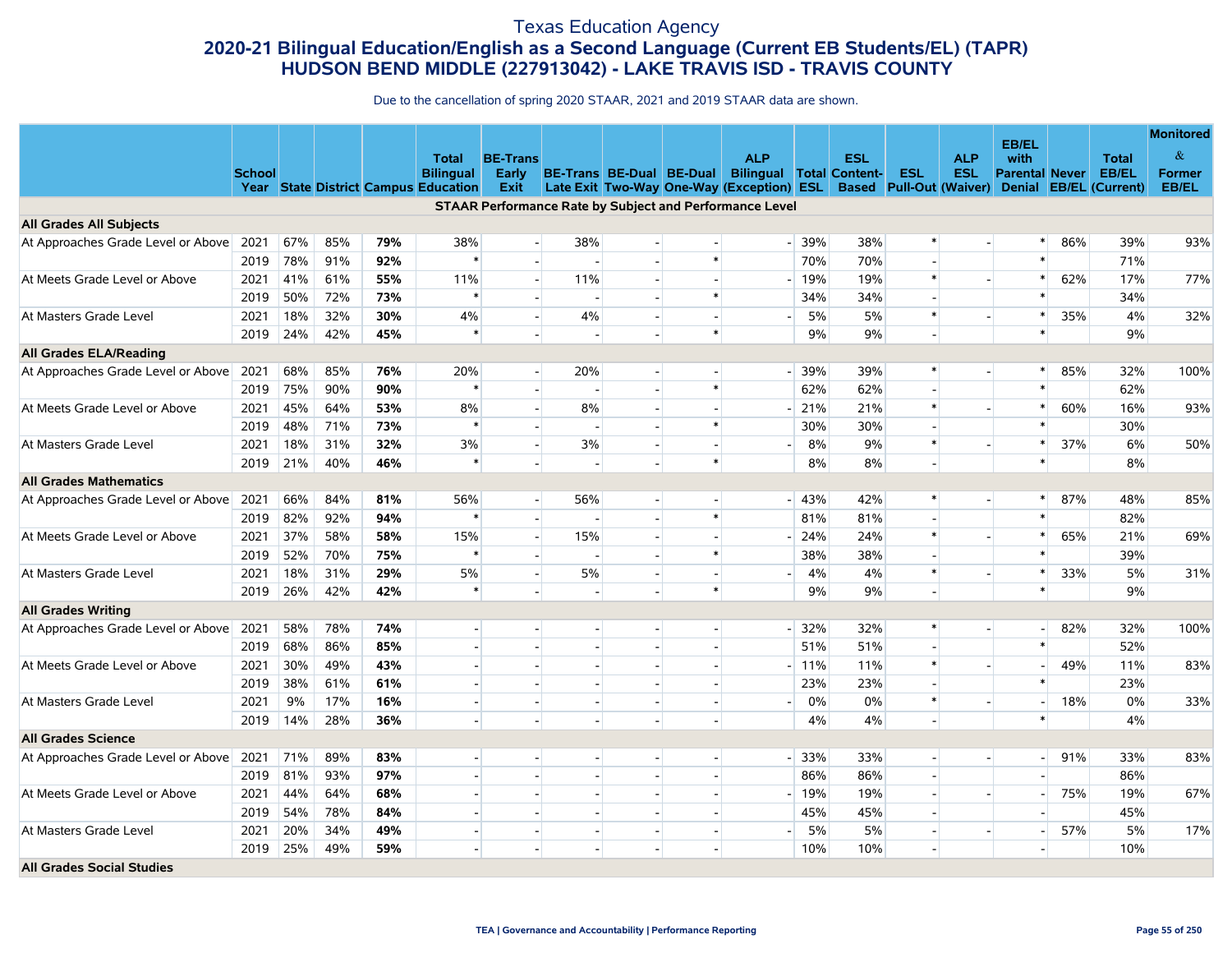# Texas Education Agency **2020-21 Bilingual Education/English as a Second Language (Current EB Students/EL) (TAPR) HUDSON BEND MIDDLE (227913042) - LAKE TRAVIS ISD - TRAVIS COUNTY**

Due to the cancellation of spring 2020 STAAR, 2021 and 2019 STAAR data are shown.

|                                         | <b>School</b><br>Year |     |     |     | Total<br><b>Bilingual</b><br><b>State District Campus Education</b> | <b>BE-Trans</b><br>Early<br><b>Exit</b> | <b>BE-Trans BE-Dual BE-Dual</b> |  | <b>ALP</b><br><b>Bilingual</b><br>Late Exit Two-Way One-Way (Exception) ESL Based Pull-Out (Waiver) |     | <b>ESL</b><br><b>Total Content-</b> | <b>ESL</b> | <b>ALP</b><br>ESL | <b>EB/EL</b><br>with<br><b>Parental Never</b> |     | <b>Total</b><br><b>EB/EL</b><br>Denial EB/EL (Current) | <b>Monitored</b><br>$\alpha$<br><b>Former</b><br><b>EB/EL</b> |
|-----------------------------------------|-----------------------|-----|-----|-----|---------------------------------------------------------------------|-----------------------------------------|---------------------------------|--|-----------------------------------------------------------------------------------------------------|-----|-------------------------------------|------------|-------------------|-----------------------------------------------|-----|--------------------------------------------------------|---------------------------------------------------------------|
| At Approaches Grade Level or Above 2021 |                       | 73% | 91% | 81% |                                                                     |                                         |                                 |  |                                                                                                     | 43% | 43%                                 |            |                   |                                               | 86% | 43%                                                    | 100%                                                          |
|                                         | 2019                  | 81% | 95% | 94% |                                                                     |                                         |                                 |  |                                                                                                     | 76% | 76%                                 |            |                   |                                               |     | 76%                                                    |                                                               |
| At Meets Grade Level or Above           | 2021                  | 49% | 72% | 53% |                                                                     |                                         |                                 |  |                                                                                                     | 10% | 10%                                 |            |                   |                                               | 59% | 10%                                                    | 60%                                                           |
|                                         | 2019                  | 55% | 78% | 65% |                                                                     |                                         |                                 |  |                                                                                                     | 34% | 34%                                 |            |                   |                                               |     | 34%                                                    |                                                               |
| At Masters Grade Level                  | 2021                  | 29% | 51% | 32% |                                                                     |                                         |                                 |  |                                                                                                     | 0%  | 0%                                  |            |                   |                                               | 38% | 0%                                                     | 0%                                                            |
|                                         | 2019                  | 33% | 57% | 44% |                                                                     |                                         |                                 |  |                                                                                                     | 17% | 17%                                 |            |                   |                                               |     | 17%                                                    |                                                               |

\* Indicates results are masked due to small numbers to protect student confidentiality.

- Indicates there are no students in the group.

Blank cell indicates there are no data available in the group.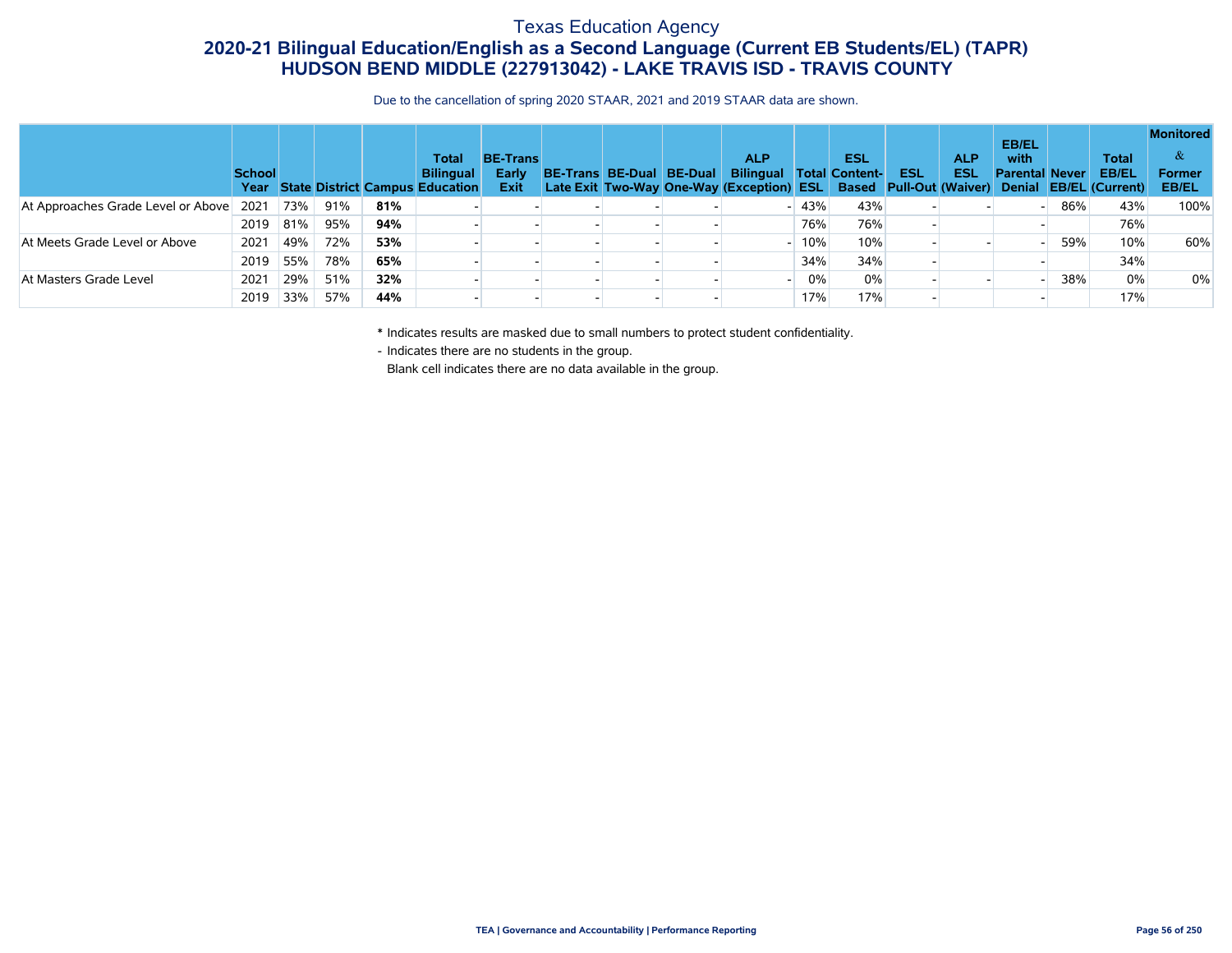Due to the cancellation of spring 2020 STAAR, 2021 and 2019 STAAR data are shown.

|                                                            |     |       |     | <b>African</b><br><b>State District Campus American Hispanic White</b> |     |       | <b>American</b>                                 |       | <b>Pacific</b>           | Two<br>or<br><b>More</b> | <b>Special</b><br>Ed | Ed    | ously | Non-<br><b>Special Continu- Continu-</b><br>ously | Econ | <b>EB/EL</b><br>(Current<br>&<br>Indian Asian Islander Races (Current) (Former) Enrolled Enrolled Disady Monitored) |
|------------------------------------------------------------|-----|-------|-----|------------------------------------------------------------------------|-----|-------|-------------------------------------------------|-------|--------------------------|--------------------------|----------------------|-------|-------|---------------------------------------------------|------|---------------------------------------------------------------------------------------------------------------------|
|                                                            |     |       |     |                                                                        |     |       | <b>2021 STAAR Participation</b><br>(All Grades) |       |                          |                          |                      |       |       |                                                   |      |                                                                                                                     |
| <b>All Tests</b>                                           |     |       |     |                                                                        |     |       |                                                 |       |                          |                          |                      |       |       |                                                   |      |                                                                                                                     |
| <b>Assessment Participant</b>                              | 88% | 81%   | 66% | 63%                                                                    | 68% | 64%   | $\ast$                                          | 73%   | $\blacksquare$           | 65%                      | 70%                  | 76%   | 65%   | 68%                                               | 66%  | 74%                                                                                                                 |
| Included in Accountability                                 | 83% | 78%   | 62% | 63%                                                                    | 65% | 61%   | *                                               | 68%   |                          | 59%                      | 65%                  | 73%   | 64%   | 57%                                               | 63%  | 67%                                                                                                                 |
| Not Included in Accountability: Mobile                     | 3%  | 3%    | 3%  | $0\%$                                                                  | 2%  | 4%    | *                                               | 2%    |                          | 6%                       | 3%                   | 3%    | 1%    | 10%                                               | 1%   | 3%                                                                                                                  |
| Not Included in Accountability: Other<br><b>Exclusions</b> | 1%  | 0%    | 1%  | $0\%$                                                                  | 2%  | 0%    | $\ast$                                          | 3%    |                          | 0%                       | 2%                   | 0%    | 0%    | 2%                                                | 2%   | 4%                                                                                                                  |
| <b>Not Tested</b>                                          | 12% | 19%   | 34% | 37%                                                                    | 32% | 36%   | $\ast$                                          | 27%   | $\overline{\phantom{a}}$ | 35%                      | 30%                  | 24%   | 35%   | 32%                                               | 34%  | 26%                                                                                                                 |
| Absent                                                     | 2%  | 8%    | 19% | 2%                                                                     | 18% | 22%   | *                                               | 11%   |                          | 15%                      | 18%                  | 3%    | 20%   | 17%                                               | 14%  | 11%                                                                                                                 |
| Other                                                      | 10% | 11%   | 15% | 34%                                                                    | 14% | 14%   | *                                               | 16%   |                          | 20%                      | 12%                  | 20%   | 15%   | 14%                                               | 20%  | 15%                                                                                                                 |
|                                                            |     |       |     |                                                                        |     |       | <b>2019 STAAR Participation</b><br>(All Grades) |       |                          |                          |                      |       |       |                                                   |      |                                                                                                                     |
| <b>All Tests</b>                                           |     |       |     |                                                                        |     |       |                                                 |       |                          |                          |                      |       |       |                                                   |      |                                                                                                                     |
| Assessment Participant                                     | 99% | 99%   | 99% | 100%                                                                   | 99% | 99%   | 67%                                             | 99%   | $\blacksquare$           | 98%                      | 96%                  | 100%  | 99%   | 98%                                               | 97%  | 99%                                                                                                                 |
| Included in Accountability                                 | 94% | 96%   | 96% | 88%                                                                    | 96% | 96%   | 67%                                             | 98%   | $\overline{\phantom{a}}$ | 94%                      | 95%                  | 96%   | 98%   | 90%                                               | 95%  | 95%                                                                                                                 |
| Not Included in Accountability: Mobile                     | 4%  | 3%    | 3%  | 12%                                                                    | 3%  | 2%    | 0%                                              | 1%    |                          | 5%                       | $0\%$                | 4%    | 1%    | 8%                                                | 1%   | 3%                                                                                                                  |
| Not Included in Accountability: Other<br>Exclusions        | 1%  | 0%    | 0%  | 0%                                                                     | 1%  | 0%    | $0\%$                                           | 0%    |                          | 0%                       | 1%                   | $0\%$ | 0%    | $1\%$                                             | 1%   | 2%                                                                                                                  |
| Not Tested                                                 | 1%  | $1\%$ | 1%  | 0%                                                                     | 1%  | $1\%$ | 33%                                             | $1\%$ |                          | 2%                       | 4%                   | 0%    | $1\%$ | 2%                                                | 3%   | 1%                                                                                                                  |
| Absent                                                     | 1%  | 1%    | 1%  | 0%                                                                     | 1%  | 1%    | 33%                                             | 1%    |                          | 2%                       | 4%                   | $0\%$ | 1%    | 2%                                                | 3%   | 1%                                                                                                                  |
| Other                                                      | 0%  | 0%    | 0%  | 0%                                                                     | 0%  | 0%    | 0%                                              | 0%    |                          | 0%                       | 0%                   | $0\%$ | 0%    | 0%                                                | 0%   | 0%                                                                                                                  |

\* Indicates results are masked due to small numbers to protect student confidentiality.

- Indicates there are no students in the group.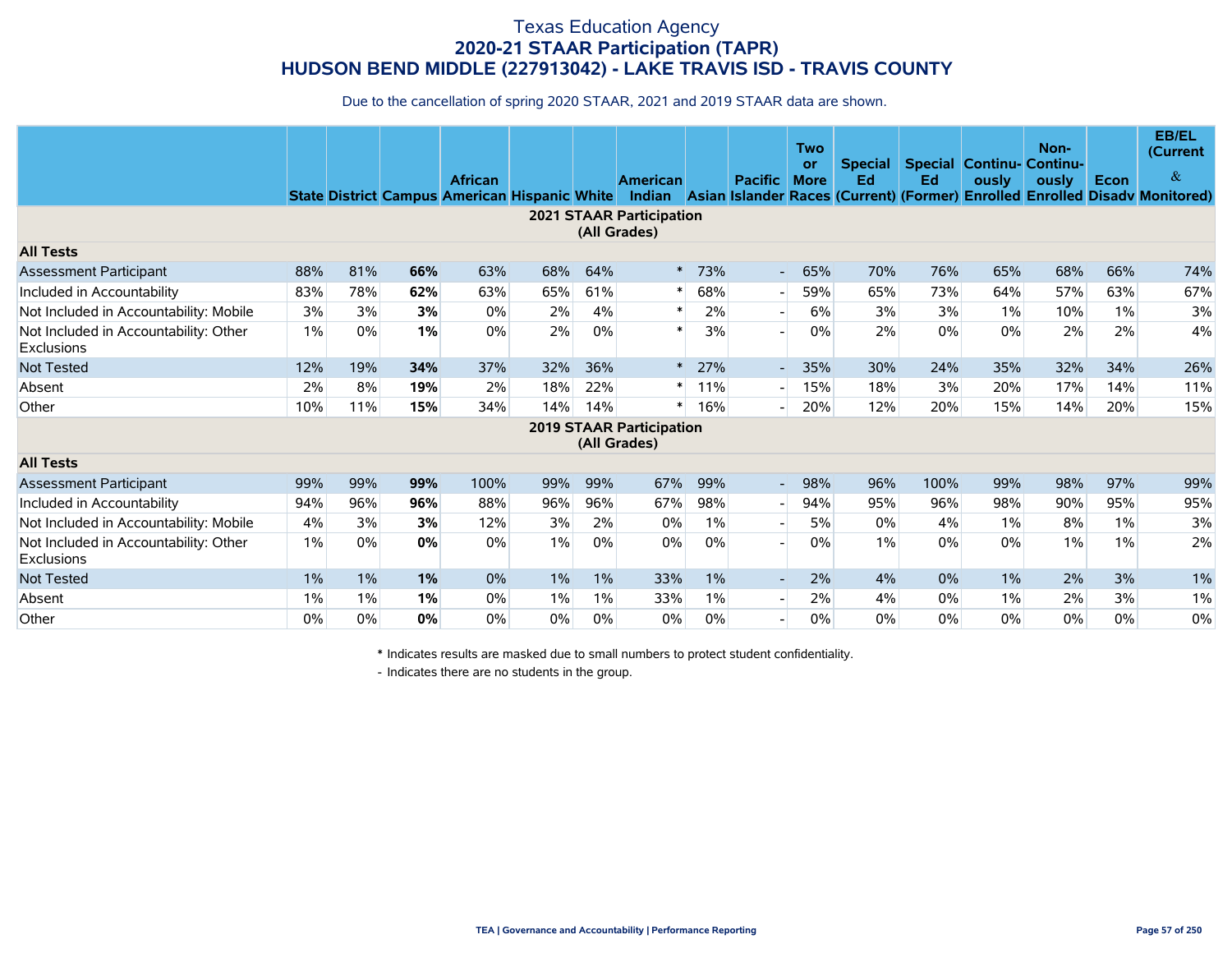### Texas Education Agency **2020-21 Attendance, Graduation, and Dropout Rates (TAPR) HUDSON BEND MIDDLE (227913042) - LAKE TRAVIS ISD - TRAVIS COUNTY**

|                                             |         |       |                | <b>African</b>                                                            |                          |                          | <b>American</b>          |                          | <b>Pacific</b>           | <b>Two</b><br><b>or</b>  | <b>More Special Econ</b> |                     |                          |
|---------------------------------------------|---------|-------|----------------|---------------------------------------------------------------------------|--------------------------|--------------------------|--------------------------|--------------------------|--------------------------|--------------------------|--------------------------|---------------------|--------------------------|
|                                             |         |       |                | State District Campus American Hispanic White Indian Asian Islander Races |                          |                          |                          |                          |                          |                          | Ed                       | <b>Disady EB/EL</b> |                          |
| <b>Attendance Rate</b>                      |         |       |                |                                                                           |                          |                          |                          |                          |                          |                          |                          |                     |                          |
| 2019-20                                     | 98.3%   | 98.7% | 98.7%          | 99.0%                                                                     |                          | 98.6% 98.7%              |                          | *99.0%                   |                          | $-99.1%$                 |                          | 97.6% 98.4% 98.9%   |                          |
| 2018-19                                     | 95.4%   | 95.3% | 94.9%          | 96.3%                                                                     |                          | 95.0% 94.8%              |                          | $*96.4%$                 |                          | $-94.9%$                 |                          | 93.0% 93.9% 95.0%   |                          |
| <b>Chronic Absenteeism</b>                  |         |       |                |                                                                           |                          |                          |                          |                          |                          |                          |                          |                     |                          |
| 2019-20                                     | 6.7%    | 5.9%  | 5.5%           | 6.7%                                                                      | 5.2%                     | 5.8%                     | $\ast$                   | 5.4%                     | $\overline{\phantom{0}}$ | 2.1%                     | 12.3%                    | 8.1%                | 3.6%                     |
| 2018-19                                     | 11.4%   | 9.9%  | 11.8%          | 14.3%                                                                     |                          | 11.4% 11.8%              | $\ast$                   | 8.5%                     |                          | $-15.9%$                 |                          | 20.4% 15.3% 10.6%   |                          |
| <b>Annual Dropout Rate (Gr 7-8)</b>         |         |       |                |                                                                           |                          |                          |                          |                          |                          |                          |                          |                     |                          |
| 2019-20                                     | $0.5\%$ | 0.0%  | 0.0%           | $0.0\%$                                                                   | $0.0\%$                  | 0.0%                     | $\ast$                   | 0.0%                     | $\overline{a}$           | 0.0%                     | 0.0%                     | 0.0%                | 0.0%                     |
| 2018-19                                     | 0.4%    | 0.5%  | 0.1%           | 0.0%                                                                      | 0.0%                     | 0.2%                     | $\pmb{\ast}$             | 0.0%                     |                          | 0.0%                     | 1.4%                     | 0.7%                | 0.0%                     |
| <b>Annual Dropout Rate (Gr 9-12)</b>        |         |       |                |                                                                           |                          |                          |                          |                          |                          |                          |                          |                     |                          |
| 2019-20                                     | 1.6%    | 0.1%  |                |                                                                           | $\overline{\phantom{a}}$ |                          |                          |                          |                          |                          | $\overline{\phantom{a}}$ |                     |                          |
| 2018-19                                     | 1.9%    | 0.6%  |                |                                                                           |                          |                          |                          |                          |                          |                          |                          |                     |                          |
| 4-Year Longitudinal Rate (Gr 9-12)          |         |       |                |                                                                           |                          |                          |                          |                          |                          |                          |                          |                     |                          |
| Class of 2020                               |         |       |                |                                                                           |                          |                          |                          |                          |                          |                          |                          |                     |                          |
| Graduated                                   | 90.3%   | 97.7% | $\blacksquare$ | $\overline{a}$                                                            | $\overline{\phantom{a}}$ | ÷                        | $\overline{a}$           | ÷                        |                          | $\overline{a}$           | $\overline{\phantom{a}}$ |                     |                          |
| <b>Received TxCHSE</b>                      | 0.4%    | 0.5%  | ä,             |                                                                           |                          |                          |                          |                          |                          |                          |                          |                     |                          |
| Continued HS                                | 3.9%    | 0.8%  | ۰              |                                                                           | $\overline{\phantom{a}}$ |                          |                          |                          |                          |                          | $\overline{\phantom{a}}$ |                     |                          |
| Dropped Out                                 | 5.4%    | 1.0%  |                |                                                                           |                          |                          |                          |                          |                          |                          |                          |                     |                          |
| Graduates and TxCHSE 90.7%                  |         | 98.2% |                |                                                                           | $\overline{a}$           |                          |                          |                          |                          |                          |                          |                     |                          |
| Graduates, TxCHSE,<br>and Continuers        | 94.6%   | 99.0% |                |                                                                           | $\overline{a}$           |                          |                          |                          |                          |                          |                          |                     |                          |
| Class of 2019                               |         |       |                |                                                                           |                          |                          |                          |                          |                          |                          |                          |                     |                          |
| Graduated                                   | 90.0%   | 95.4% | ٠              |                                                                           | $\overline{\phantom{a}}$ | $\overline{\phantom{0}}$ | $\overline{a}$           | $\overline{\phantom{a}}$ |                          |                          | $\overline{\phantom{a}}$ |                     |                          |
| <b>Received TxCHSE</b>                      | 0.5%    | 0.7%  | ä,             |                                                                           | $\qquad \qquad -$        |                          |                          |                          |                          |                          |                          |                     |                          |
| <b>Continued HS</b>                         | 3.7%    | 1.9%  | ä,             | $\blacksquare$                                                            | $\overline{a}$           |                          |                          |                          |                          |                          | $\overline{a}$           |                     |                          |
| Dropped Out                                 | 5.9%    | 2.0%  |                |                                                                           | $\overline{a}$           |                          |                          |                          |                          |                          | $\overline{\phantom{0}}$ |                     |                          |
| Graduates and TxCHSE 90.4%                  |         | 96.2% |                |                                                                           | $\blacksquare$           |                          |                          |                          |                          |                          | $\overline{a}$           |                     |                          |
| Graduates, TxCHSE,<br>and Continuers        | 94.1%   | 98.0% |                |                                                                           |                          |                          |                          |                          |                          |                          |                          |                     |                          |
| 5-Year Extended Longitudinal Rate (Gr 9-12) |         |       |                |                                                                           |                          |                          |                          |                          |                          |                          |                          |                     |                          |
| Class of 2019                               |         |       |                |                                                                           |                          |                          |                          |                          |                          |                          |                          |                     |                          |
| Graduated                                   | 92.0%   | 96.4% | ۰              | $\overline{a}$                                                            | $\overline{\phantom{m}}$ |                          | $\overline{\phantom{0}}$ | ÷,                       | $\overline{\phantom{a}}$ | $\overline{\phantom{a}}$ | $\overline{\phantom{a}}$ |                     |                          |
| <b>Received TxCHSE</b>                      | 0.5%    | 0.9%  |                |                                                                           |                          |                          |                          |                          |                          |                          |                          |                     |                          |
| Continued HS                                | 1.3%    | 0.9%  |                |                                                                           | $\overline{\phantom{a}}$ |                          |                          |                          |                          |                          | $\overline{a}$           |                     |                          |
| Dropped Out                                 | 6.1%    | 1.8%  |                | $\overline{a}$                                                            | $\overline{\phantom{a}}$ |                          | $\overline{a}$           | $\overline{a}$           |                          | $\overline{a}$           | $\overline{a}$           |                     |                          |
| Graduates and TxCHSE 92.6%                  |         | 97.3% | $\blacksquare$ |                                                                           | $\blacksquare$           |                          | $\blacksquare$           | $\overline{\phantom{a}}$ |                          | $\overline{a}$           | $\overline{\phantom{0}}$ |                     | $\overline{\phantom{a}}$ |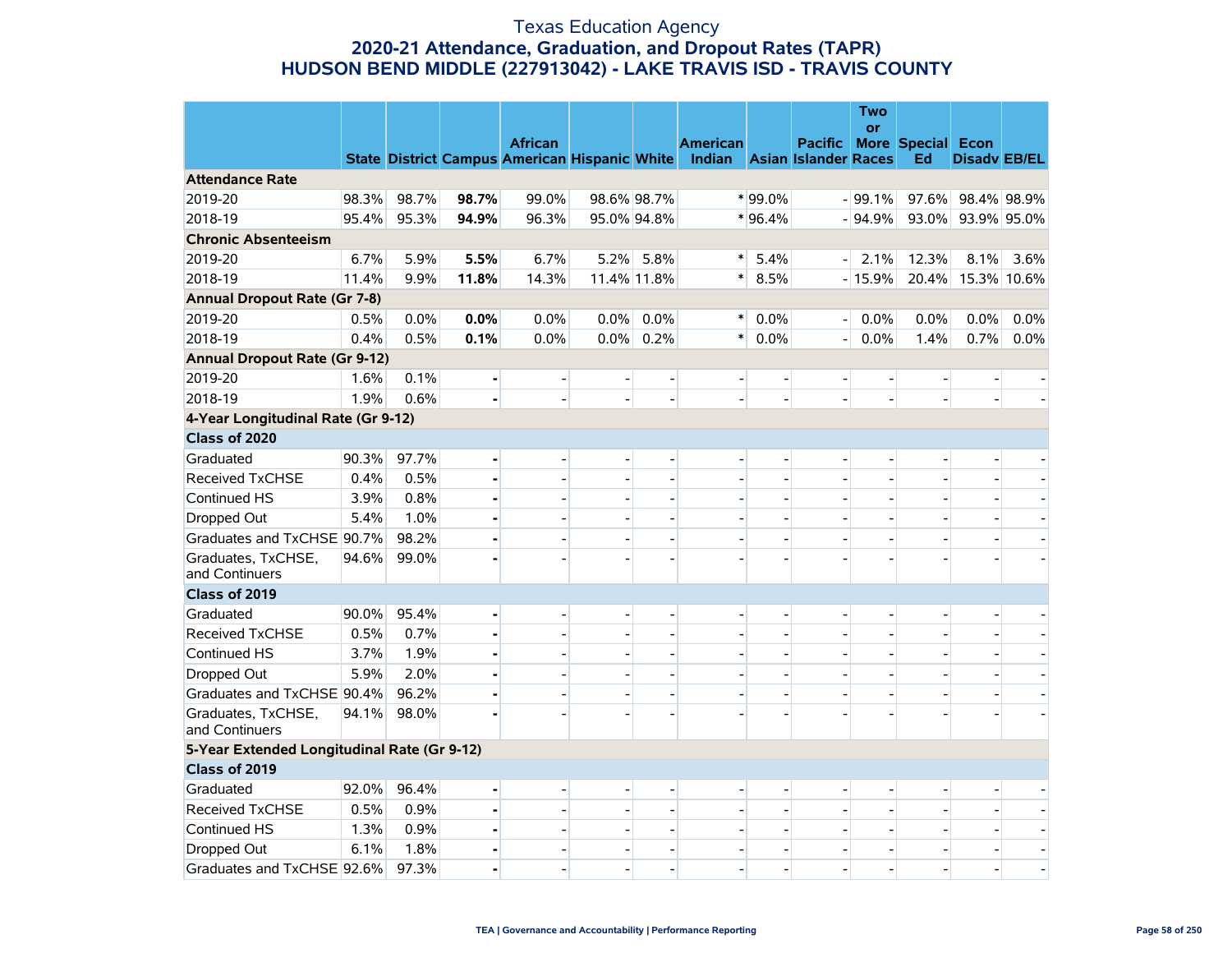### Texas Education Agency **2020-21 Attendance, Graduation, and Dropout Rates (TAPR) HUDSON BEND MIDDLE (227913042) - LAKE TRAVIS ISD - TRAVIS COUNTY**

|                                                             |       |             |                                               |                          |                |                                    |                | <b>Two</b><br><b>or</b> |                          |                          |  |
|-------------------------------------------------------------|-------|-------------|-----------------------------------------------|--------------------------|----------------|------------------------------------|----------------|-------------------------|--------------------------|--------------------------|--|
|                                                             |       |             | <b>African</b>                                |                          |                | <b>American</b>                    | <b>Pacific</b> |                         | <b>More Special Econ</b> |                          |  |
|                                                             |       |             | State District Campus American Hispanic White |                          |                | <b>Indian</b> Asian Islander Races |                |                         | Ed                       | <b>Disadv EB/EL</b>      |  |
| Graduates, TxCHSE,<br>and Continuers                        | 93.9% | 98.2%       |                                               |                          |                |                                    |                |                         |                          |                          |  |
| Class of 2018                                               |       |             |                                               |                          |                |                                    |                |                         |                          |                          |  |
| Graduated                                                   | 92.2% | 96.5%       |                                               |                          |                |                                    |                |                         |                          |                          |  |
| <b>Received TxCHSE</b>                                      | 0.6%  | 0.6%        |                                               |                          |                |                                    |                |                         |                          |                          |  |
| Continued HS                                                | 1.1%  | 0.4%        |                                               | $\overline{a}$           |                |                                    |                |                         | $\overline{a}$           |                          |  |
| Dropped Out                                                 | 6.1%  | 2.5%        |                                               | $\overline{a}$           |                |                                    |                |                         | $\overline{\phantom{a}}$ |                          |  |
| Graduates and TxCHSE 92.8%                                  |       | 97.1%       |                                               |                          |                |                                    |                |                         |                          |                          |  |
| Graduates, TxCHSE,<br>and Continuers                        | 93.9% | 97.5%       |                                               |                          |                |                                    |                |                         |                          |                          |  |
| 6-Year Extended Longitudinal Rate (Gr 9-12)                 |       |             |                                               |                          |                |                                    |                |                         |                          |                          |  |
| Class of 2018                                               |       |             |                                               |                          |                |                                    |                |                         |                          |                          |  |
| Graduated                                                   | 92.6% | 96.8%       |                                               |                          |                |                                    |                |                         |                          |                          |  |
| Received TxCHSE                                             | 0.7%  | 0.6%        |                                               |                          |                |                                    |                |                         |                          |                          |  |
| Continued HS                                                | 0.6%  | 0.1%        |                                               |                          |                |                                    |                |                         |                          |                          |  |
| Dropped Out                                                 | 6.1%  | 2.5%        |                                               |                          |                |                                    |                |                         |                          |                          |  |
| Graduates and TxCHSE 93.3%                                  |       | 97.4%       |                                               |                          |                |                                    |                |                         |                          |                          |  |
| Graduates, TxCHSE,<br>and Continuers                        | 93.9% | 97.5%       |                                               |                          |                |                                    |                |                         |                          |                          |  |
| Class of 2017                                               |       |             |                                               |                          |                |                                    |                |                         |                          |                          |  |
| Graduated                                                   | 92.4% | 96.5%       |                                               | $\overline{a}$           |                |                                    |                |                         |                          |                          |  |
| <b>Received TxCHSE</b>                                      | 0.7%  | 0.3%        |                                               |                          |                |                                    |                |                         |                          |                          |  |
| Continued HS                                                | 0.6%  | 0.5%        |                                               | $\overline{\phantom{a}}$ |                |                                    |                |                         | $\blacksquare$           |                          |  |
| Dropped Out                                                 | 6.3%  | 2.8%        |                                               |                          |                |                                    |                |                         | $\overline{\phantom{a}}$ |                          |  |
| Graduates and TxCHSE 93.2%                                  |       | 96.8%       |                                               |                          |                |                                    |                |                         |                          |                          |  |
| Graduates, TxCHSE,<br>and Continuers                        | 93.7% | 97.2%       |                                               |                          |                |                                    |                |                         |                          |                          |  |
| 4-Year Federal Graduation Rate Without Exclusions (Gr 9-12) |       |             |                                               |                          |                |                                    |                |                         |                          |                          |  |
| Class of 2020                                               |       | 90.3% 97.3% |                                               | $\blacksquare$           |                | $\overline{\phantom{0}}$           |                | $\blacksquare$          | $\overline{\phantom{0}}$ |                          |  |
| Class of 2019                                               |       | 90.0% 95.3% |                                               |                          |                |                                    |                |                         |                          |                          |  |
| RHSP/DAP Graduates (Longitudinal Rate)                      |       |             |                                               |                          |                |                                    |                |                         |                          |                          |  |
| Class of 2020                                               | 83.0% |             |                                               | $\overline{a}$           |                |                                    |                |                         | $\overline{\phantom{a}}$ |                          |  |
| Class of 2019                                               | 73.3% |             |                                               | $\overline{\phantom{0}}$ | $\overline{a}$ | $\overline{a}$                     |                |                         | $\blacksquare$           | $\overline{\phantom{a}}$ |  |
| <b>FHSP-E Graduates (Longitudinal Rate)</b>                 |       |             |                                               |                          |                |                                    |                |                         |                          |                          |  |
| Class of 2020                                               | 4.3%  | 1.4%        |                                               |                          |                |                                    |                |                         |                          |                          |  |
| Class of 2019                                               | 4.2%  | 2.0%        |                                               |                          |                |                                    |                |                         |                          |                          |  |
| FHSP-DLA Graduates (Longitudinal Rate)                      |       |             |                                               |                          |                |                                    |                |                         |                          |                          |  |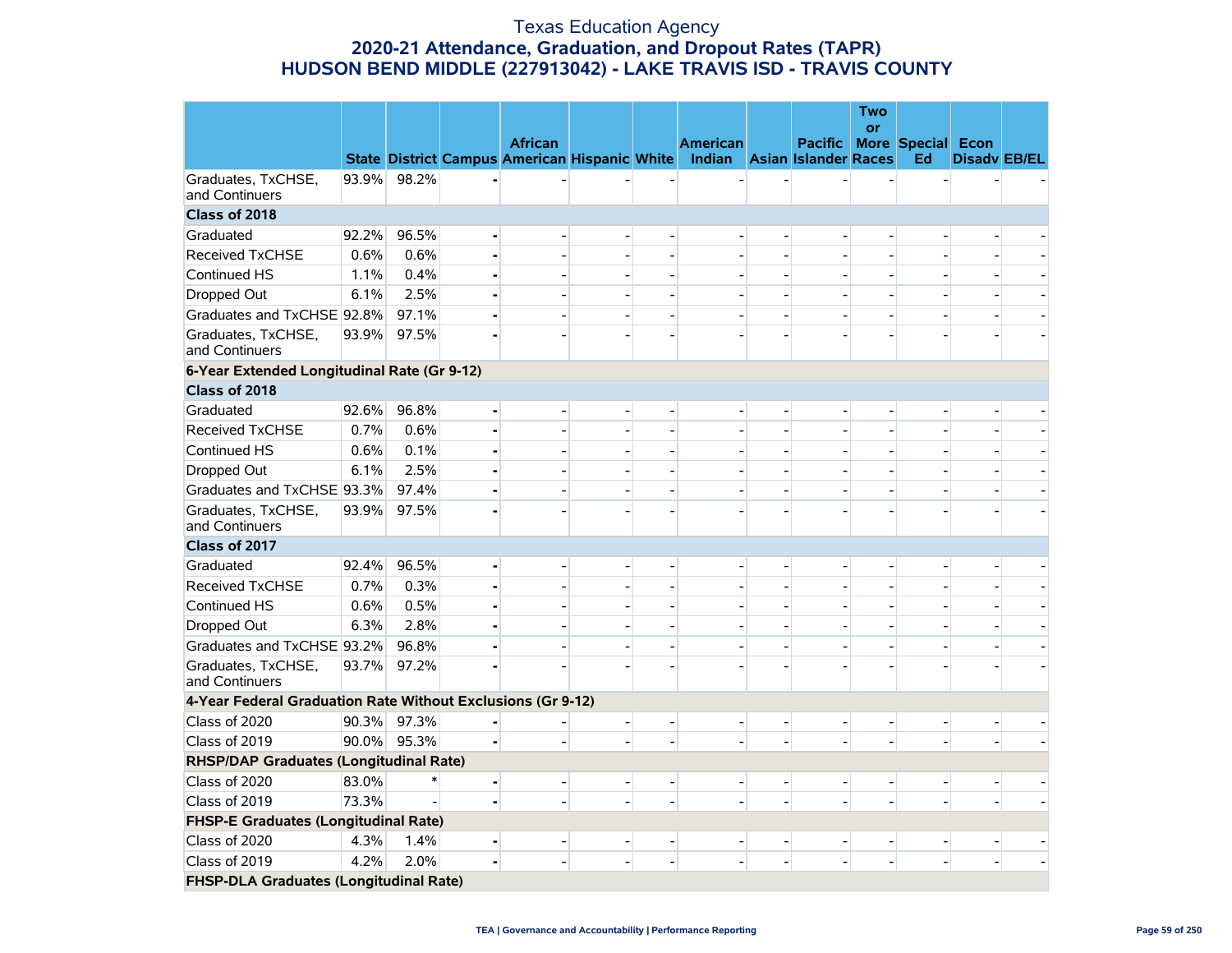## Texas Education Agency **2020-21 Attendance, Graduation, and Dropout Rates (TAPR) HUDSON BEND MIDDLE (227913042) - LAKE TRAVIS ISD - TRAVIS COUNTY**

|                                                        |       |       | <b>African</b>                                       |                          | <b>American</b> | <b>Pacific</b>       | <b>Two</b><br>or | <b>More Special Econ</b> |                     |  |
|--------------------------------------------------------|-------|-------|------------------------------------------------------|--------------------------|-----------------|----------------------|------------------|--------------------------|---------------------|--|
|                                                        |       |       | <b>State District Campus American Hispanic White</b> |                          | Indian          | Asian Islander Races |                  | Ed                       | <b>Disady EB/EL</b> |  |
| Class of 2020                                          | 83.5% | 93.0% |                                                      |                          |                 |                      |                  |                          |                     |  |
| Class of 2019                                          | 83.5% | 91.6% |                                                      |                          |                 |                      |                  |                          |                     |  |
| RHSP/DAP/FHSP-E/FHSP-DLA Graduates (Longitudinal Rate) |       |       |                                                      |                          |                 |                      |                  |                          |                     |  |
| Class of 2020                                          | 87.8% | 94.3% |                                                      |                          |                 |                      |                  |                          |                     |  |
| Class of 2019                                          | 87.6% | 93.5% |                                                      | $\overline{\phantom{a}}$ |                 |                      |                  |                          |                     |  |
| <b>RHSP/DAP Graduates (Annual Rate)</b>                |       |       |                                                      |                          |                 |                      |                  |                          |                     |  |
| 2019-20                                                | 38.6% | 20.0% |                                                      |                          |                 |                      |                  |                          |                     |  |
| 2018-19                                                | 32.7% |       |                                                      | $\overline{\phantom{a}}$ |                 |                      |                  |                          |                     |  |
| <b>FHSP-E Graduates (Annual Rate)</b>                  |       |       |                                                      |                          |                 |                      |                  |                          |                     |  |
| 2019-20                                                | 4.4%  | 1.4%  |                                                      |                          |                 |                      |                  |                          |                     |  |
| 2018-19                                                | 4.4%  | 1.9%  |                                                      |                          |                 |                      |                  |                          |                     |  |
| <b>FHSP-DLA Graduates (Annual Rate)</b>                |       |       |                                                      |                          |                 |                      |                  |                          |                     |  |
| 2019-20                                                | 81.8% | 92.5% |                                                      |                          |                 |                      |                  |                          |                     |  |
| 2018-19                                                | 82.1% | 90.2% |                                                      |                          |                 |                      |                  |                          |                     |  |
| RHSP/DAP/FHSP-E/FHSP-DLA Graduates (Annual Rate)       |       |       |                                                      |                          |                 |                      |                  |                          |                     |  |
| 2019-20                                                | 85.8% | 93.4% |                                                      |                          |                 |                      |                  |                          |                     |  |
| 2018-19                                                | 85.9% | 91.8% |                                                      |                          |                 |                      |                  |                          |                     |  |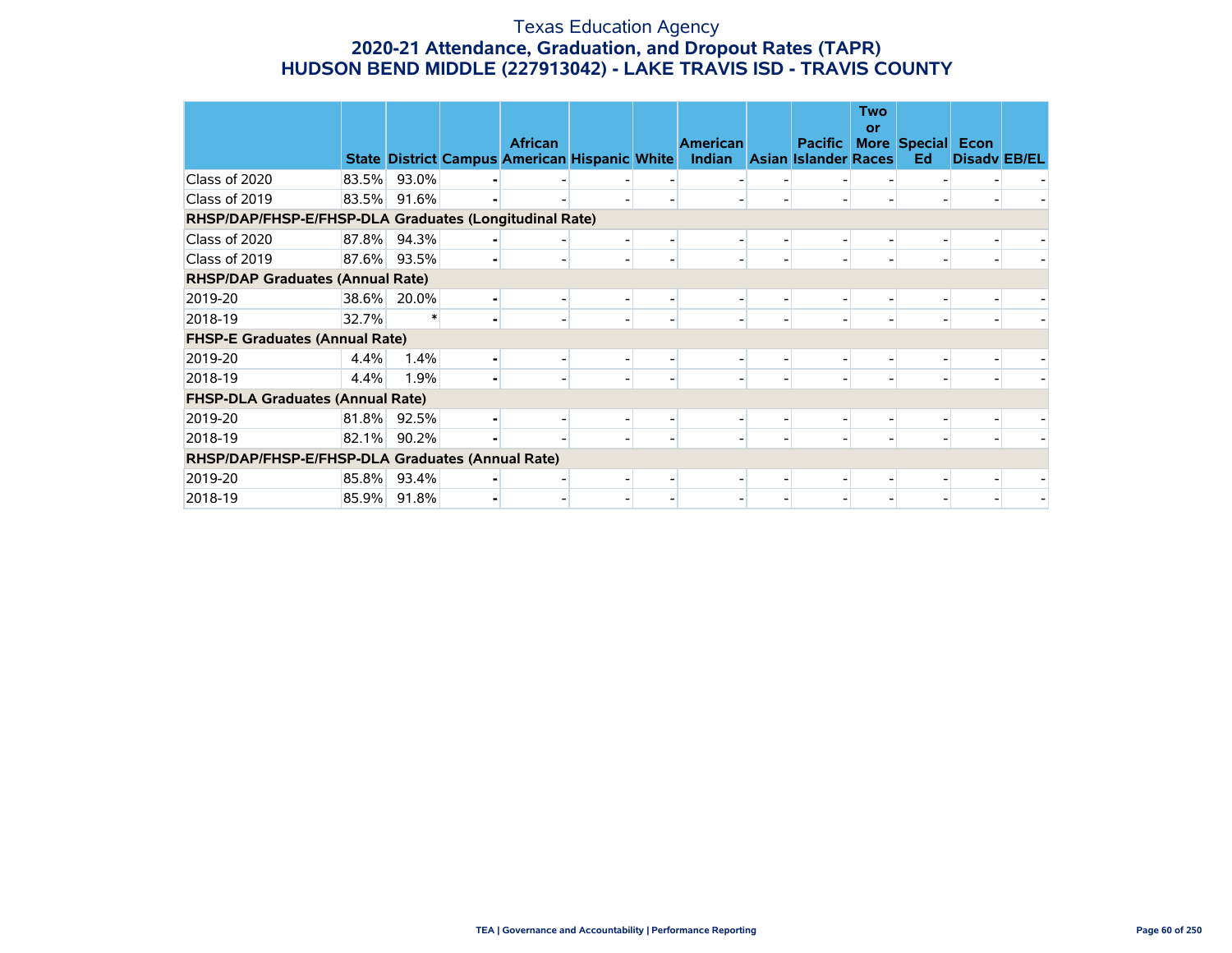## Texas Education Agency **2020-21 Graduation Profile (TAPR) HUDSON BEND MIDDLE (227913042) - LAKE TRAVIS ISD - TRAVIS COUNTY**

|                                                            | <b>Count</b> | <b>Campus Campus District</b><br><b>Percent</b> | Count          | <b>State</b><br><b>Count</b> |
|------------------------------------------------------------|--------------|-------------------------------------------------|----------------|------------------------------|
| Graduates (2019-20 Annual Graduates)                       |              |                                                 |                |                              |
| <b>Total Graduates</b>                                     |              |                                                 |                | 737 360,220                  |
| <b>By Ethnicity:</b>                                       |              |                                                 |                |                              |
| African American                                           |              |                                                 | 8              | 44,729                       |
| Hispanic                                                   |              |                                                 | 151            | 184,060                      |
| White                                                      |              |                                                 |                | 502 105,215                  |
| American Indian                                            |              |                                                 | 1              | 1,226                        |
| Asian                                                      |              |                                                 | 41             | 17,126                       |
| Pacific Islander                                           |              |                                                 | $\overline{2}$ | 557                          |
| Two or More Races                                          |              |                                                 | 32             | 7,307                        |
| <b>By Graduation Type:</b>                                 |              |                                                 |                |                              |
| Minimum H.S. Program                                       |              |                                                 | 4              | 1,512                        |
| Recommended H.S. Program/Distinguished Achievement Program |              |                                                 |                | 952                          |
| Foundation H.S. Program (No Endorsement)                   |              |                                                 | 45             | 49,535                       |
| Foundation H.S. Program (Endorsement)                      |              |                                                 | 10             | 15,689                       |
| Foundation H.S. Program (DLA)                              |              |                                                 |                | 677 292,532                  |
|                                                            |              |                                                 |                |                              |
| <b>Special Education Graduates</b>                         |              |                                                 | 47             | 29,018                       |
| Economically Disadvantaged Graduates                       |              |                                                 | 80             | 187,187                      |
| Emergent Bilingual (EB)/English Learner (EL) Graduates     |              |                                                 | 17             | 29,639                       |
| At-Risk Graduates                                          |              |                                                 |                | 139 148,836                  |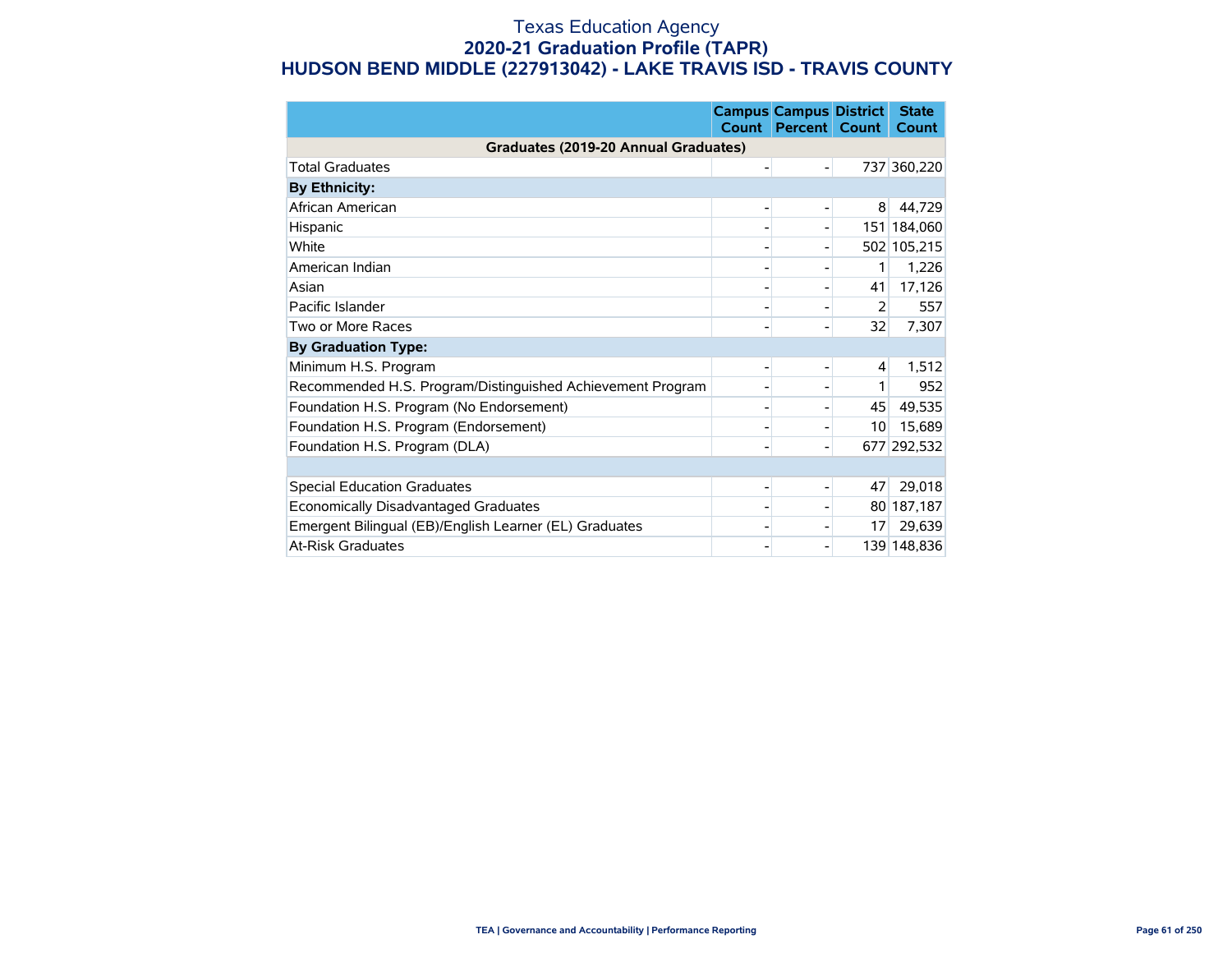### Texas Education Agency **2020-21 College, Career, and Military Readiness (CCMR) (TAPR) HUDSON BEND MIDDLE (227913042) - LAKE TRAVIS ISD - TRAVIS COUNTY**

**There is no data for this campus.**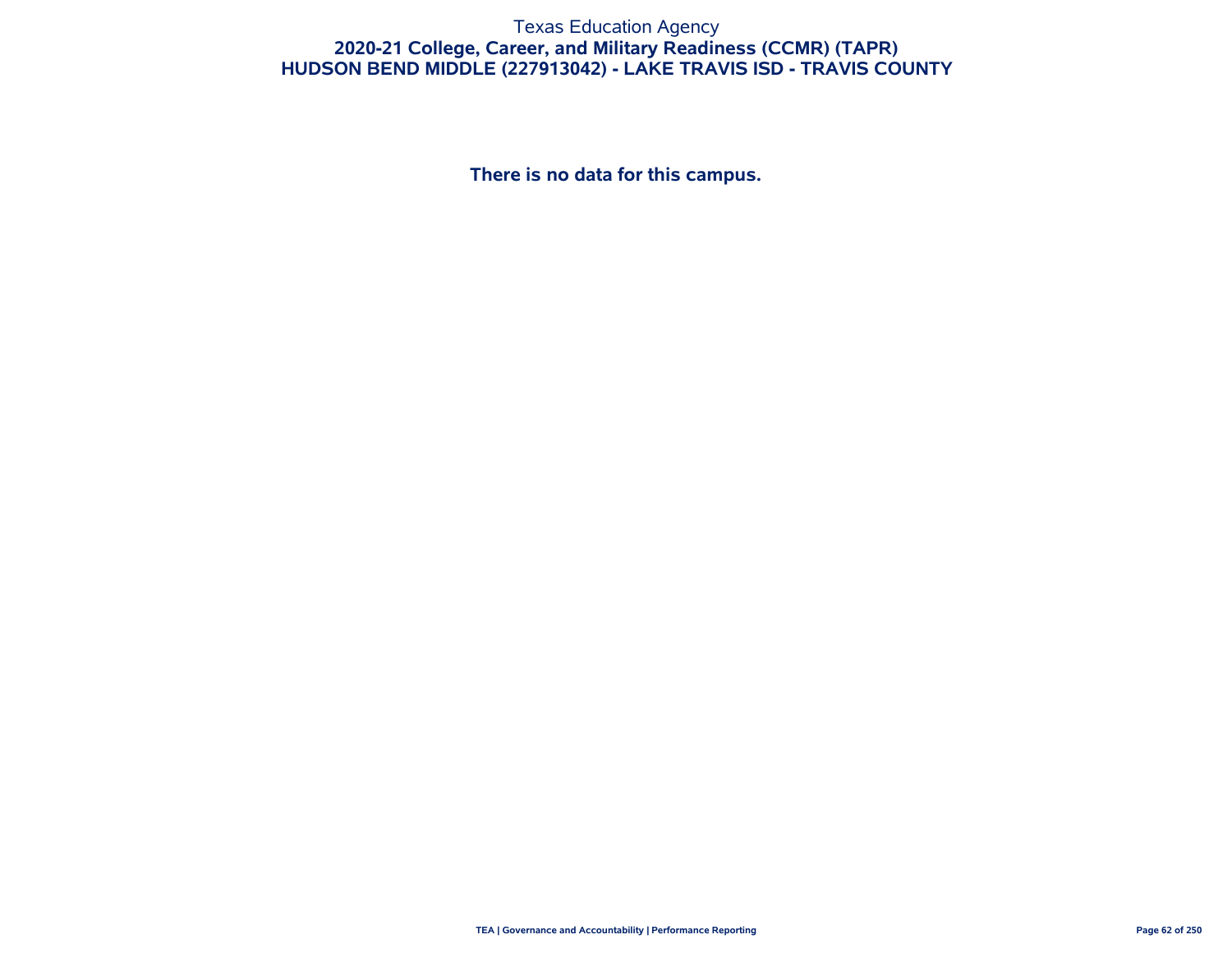### Texas Education Agency **2020-21 CCMR-Related Indicators (TAPR) HUDSON BEND MIDDLE (227913042) - LAKE TRAVIS ISD - TRAVIS COUNTY**

**There is no data for this campus.**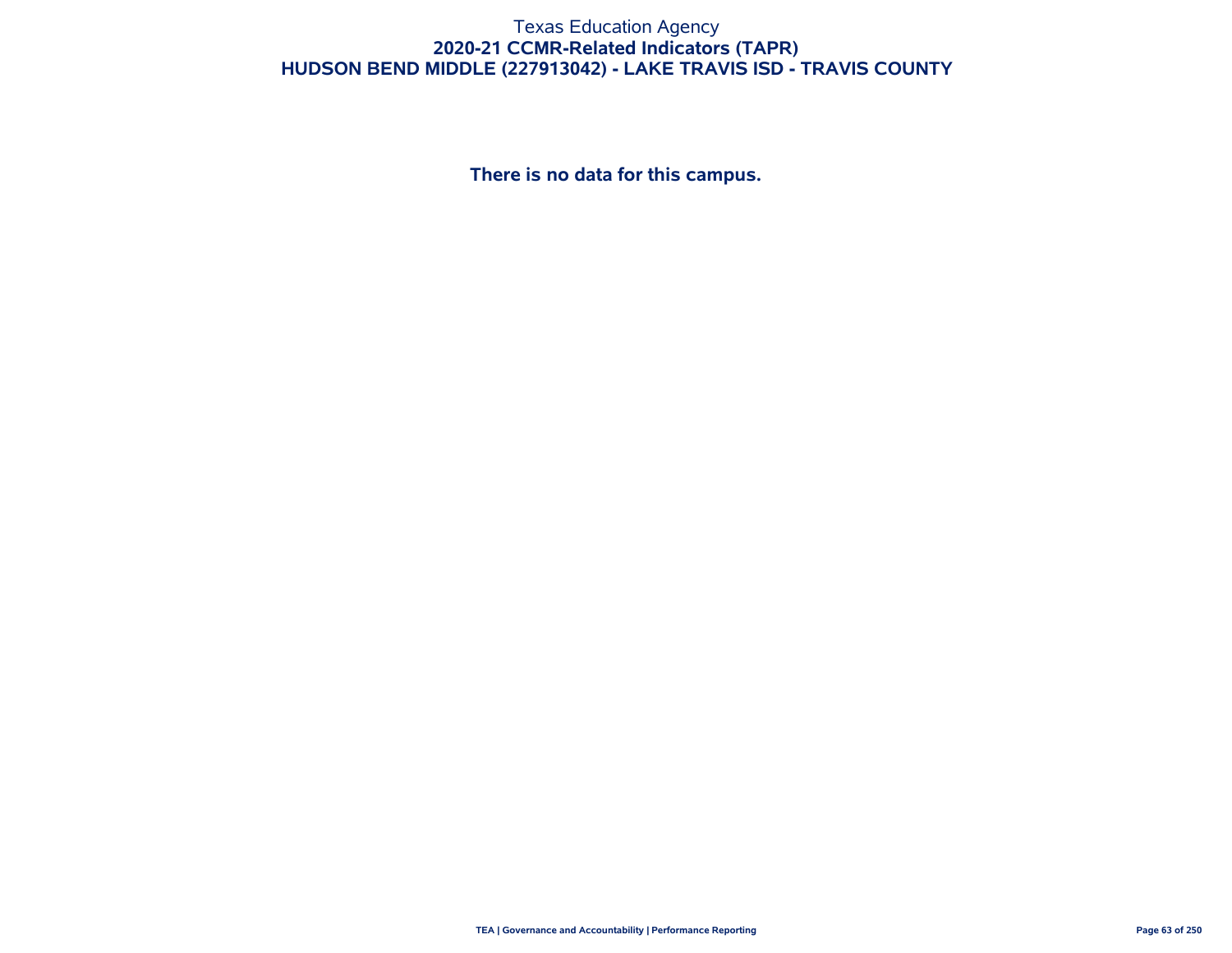### Texas Education Agency **2020-21 Other Postsecondary Indicators (TAPR) HUDSON BEND MIDDLE (227913042) - LAKE TRAVIS ISD - TRAVIS COUNTY**

**There is no data for this campus.**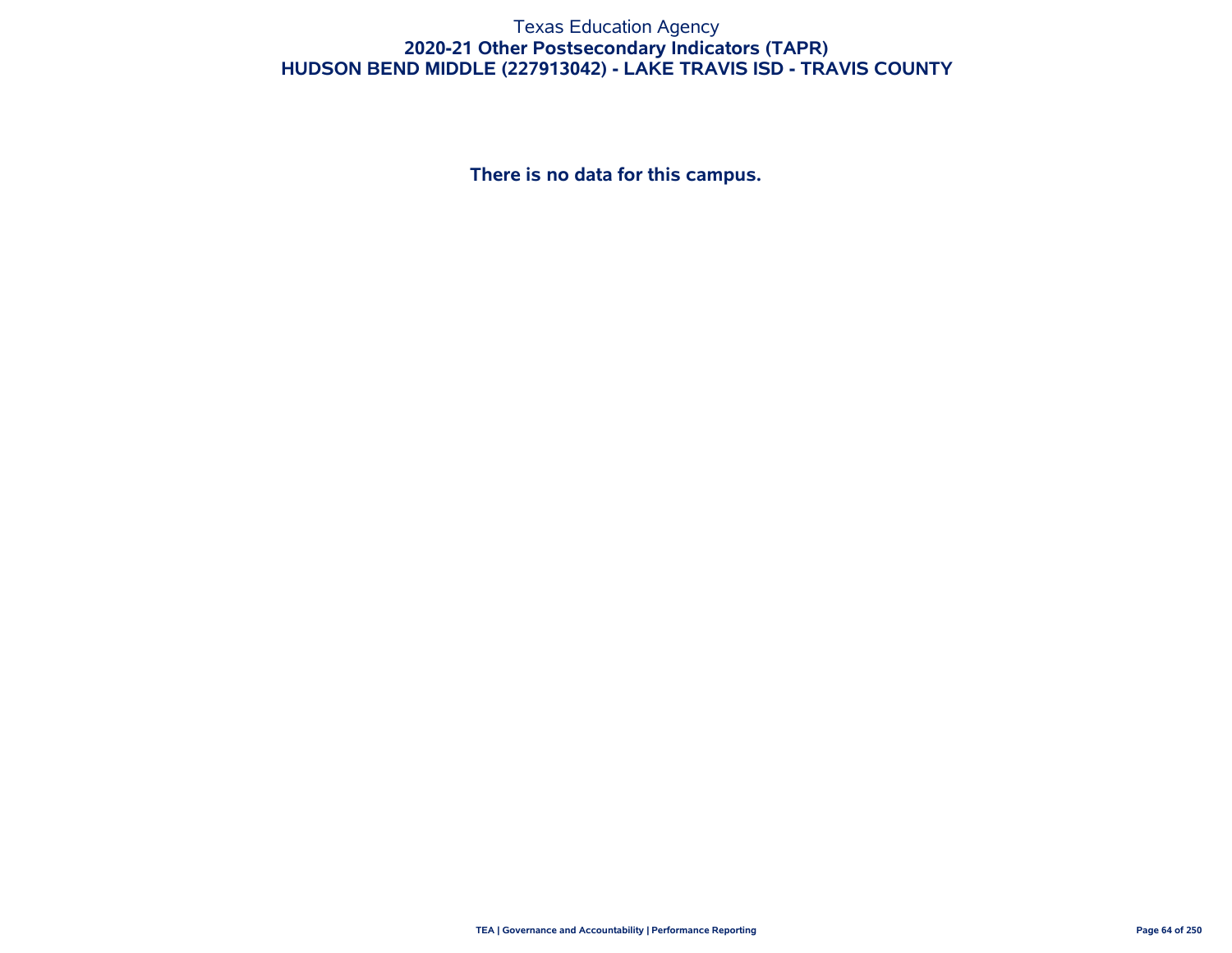|                                               |              | <b>Membership</b>             |       |                         | <b>Enrollment</b> |                               |       |                             |
|-----------------------------------------------|--------------|-------------------------------|-------|-------------------------|-------------------|-------------------------------|-------|-----------------------------|
|                                               |              | <b>Campus</b>                 |       |                         | <b>Campus</b>     |                               |       |                             |
| <b>Student Information</b>                    |              | <b>Count Percent District</b> |       | <b>State</b>            |                   | <b>Count Percent District</b> |       | <b>State</b>                |
|                                               |              |                               |       |                         |                   |                               |       |                             |
| <b>Total Students</b>                         | 981          |                               |       | 100.0% 10,970 5,359,040 |                   |                               |       | 982 100.0% 11,001 5,371,586 |
| <b>Students by Grade:</b>                     |              |                               |       |                         |                   |                               |       |                             |
| Early Childhood Education                     | 0            | 0.0%                          | 0.3%  | 0.3%                    | 0                 | $0.0\%$                       | 0.5%  | 0.4%                        |
| Pre-Kindergarten                              | 0            | 0.0%                          | 1.0%  | 3.7%                    | 0                 | 0.0%                          | 1.0%  | 3.7%                        |
| Kindergarten                                  | 0            | 0.0%                          | 5.8%  | 6.7%                    | $\mathbf 0$       | 0.0%                          | 5.8%  | 6.7%                        |
| Grade 1                                       | 0            | 0.0%                          | 6.8%  | 7.1%                    | 0                 | 0.0%                          | 6.8%  | 7.1%                        |
| Grade 2                                       | 0            | 0.0%                          | 7.3%  | 7.1%                    | $\mathbf 0$       | 0.0%                          | 7.3%  | 7.1%                        |
| Grade 3                                       | $\mathbf 0$  | 0.0%                          | 7.2%  | 7.1%                    | 0                 | 0.0%                          | 7.1%  | 7.1%                        |
| Grade 4                                       | 0            | 0.0%                          | 7.3%  | 7.2%                    | 0                 | 0.0%                          | 7.3%  | 7.2%                        |
| Grade 5                                       | 0            | 0.0%                          | 7.2%  | 7.4%                    | 0                 | 0.0%                          | 7.2%  | 7.4%                        |
| Grade 6                                       | 302          | 30.8%                         | 7.8%  | 7.7%                    | 302               | 30.8%                         | 7.8%  | 7.7%                        |
| Grade 7                                       | 324          | 33.0%                         | 8.4%  | 7.9%                    | 325               | 33.1%                         | 8.3%  | 7.8%                        |
| Grade 8                                       | 355          | 36.2%                         | 8.5%  | 7.9%                    | 355               | 36.2%                         | 8.5%  | 7.9%                        |
| Grade 9                                       | 0            | 0.0%                          | 8.7%  | 8.1%                    | $\overline{0}$    | 0.0%                          | 8.7%  | 8.1%                        |
| Grade 10                                      | $\mathbf{0}$ | 0.0%                          | 8.3%  | 7.8%                    | 0                 | 0.0%                          | 8.3%  | 7.8%                        |
| Grade 11                                      | 0            | 0.0%                          | 7.7%  | 7.2%                    | $\pmb{0}$         | 0.0%                          | 7.7%  | 7.2%                        |
| Grade 12                                      | 0            | 0.0%                          | 7.7%  | 6.8%                    | $\overline{0}$    | 0.0%                          | 7.7%  | 6.8%                        |
| <b>Ethnic Distribution:</b>                   |              |                               |       |                         |                   |                               |       |                             |
| African American                              | 14           | 1.4%                          | 1.8%  | 12.7%                   | 14                | 1.4%                          | 1.7%  | 12.7%                       |
| Hispanic                                      | 306          | 31.2%                         | 20.0% | 52.9%                   | 306               | 31.2%                         | 20.1% | 52.9%                       |
| White                                         | 578          | 58.9%                         | 65.8% | 26.5%                   | 578               | 58.9%                         | 65.8% | 26.5%                       |
| American Indian                               | 1            | 0.1%                          | 0.3%  | 0.3%                    | $\mathbf{1}$      | 0.1%                          | 0.3%  | 0.3%                        |
| Asian                                         | 34           | 3.5%                          | 7.1%  | 4.7%                    | 35                | 3.6%                          | 7.1%  | 4.7%                        |
| Pacific Islander                              | 0            | 0.0%                          | 0.1%  | 0.2%                    | $\pmb{0}$         | 0.0%                          | 0.1%  | 0.2%                        |
| Two or More Races                             | 48           | 4.9%                          | 4.9%  | 2.7%                    | 48                | 4.9%                          | 4.9%  | 2.7%                        |
| Sex:                                          |              |                               |       |                         |                   |                               |       |                             |
| Female                                        | 453          | 46.2%                         | 47.9% | 48.9%                   | 453               | 46.1%                         | 47.9% | 48.9%                       |
| Male                                          | 528          | 53.8%                         | 52.1% | 51.1%                   | 529               | 53.9%                         | 52.1% | 51.1%                       |
|                                               |              |                               |       |                         |                   |                               |       |                             |
| Economically Disadvantaged                    | 194          | 19.8%                         | 9.7%  | 60.3%                   | 194               | 19.8%                         | 9.7%  | 60.2%                       |
| Non-Educationally Disadvantaged               | 787          | 80.2%                         | 90.3% | 39.7%                   | 788               | 80.2%                         | 90.3% | 39.8%                       |
| Section 504 Students                          | 149          | 15.2%                         | 11.5% | 7.2%                    | 149               | 15.2%                         | 11.5% | 7.2%                        |
| EB Students/EL                                | 150          | 15.3%                         | 6.6%  | 20.7%                   | 150               | 15.3%                         | 6.5%  | 20.6%                       |
| Students w/ Disciplinary Placements (2019-20) | 5            | 0.5%                          | 0.2%  | 1.2%                    |                   |                               |       |                             |
| Students w/ Dyslexia                          | 57           | 5.8%                          | 4.3%  | 4.5%                    | 57                | 5.8%                          | 4.3%  | 4.5%                        |
| <b>Foster Care</b>                            | 1            | 0.1%                          | 0.2%  | 0.3%                    | $\mathbf{1}$      | 0.1%                          | 0.2%  | 0.3%                        |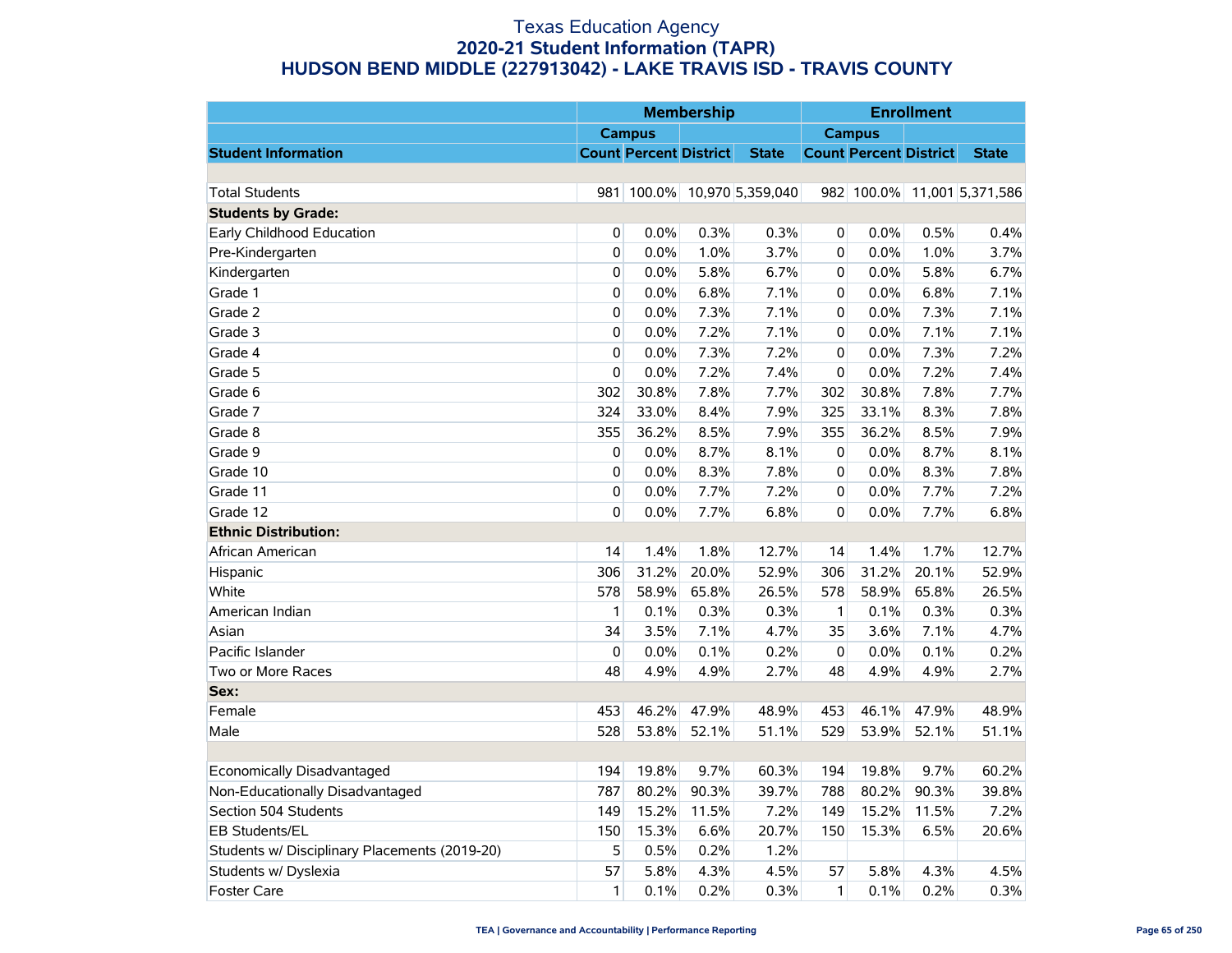|                                                                          | <b>Membership</b> |                               |       | <b>Enrollment</b> |               |                               |       |              |
|--------------------------------------------------------------------------|-------------------|-------------------------------|-------|-------------------|---------------|-------------------------------|-------|--------------|
|                                                                          | <b>Campus</b>     |                               |       |                   | <b>Campus</b> |                               |       |              |
| <b>Student Information</b>                                               |                   | <b>Count Percent District</b> |       | <b>State</b>      |               | <b>Count Percent District</b> |       | <b>State</b> |
| Homeless                                                                 | 0                 | 0.0%                          | 0.1%  | 1.1%              | 0             | 0.0%                          | 0.1%  | 1.1%         |
| Immigrant                                                                | 5                 | 0.5%                          | 0.8%  | 2.0%              | 5             | 0.5%                          | 0.8%  | 2.0%         |
| Migrant                                                                  | 1                 | 0.1%                          | 0.0%  | 0.3%              | $\mathbf{1}$  | 0.1%                          | 0.0%  | 0.3%         |
| Title I                                                                  | 382               | 38.9%                         | 10.6% | 64.5%             | 383           | 39.0%                         | 10.6% | 64.5%        |
| Military Connected                                                       | 2                 | 0.2%                          | 0.5%  | 2.7%              | 2             | 0.2%                          | 0.5%  | 2.7%         |
| At-Risk                                                                  | 305               | 31.1%                         | 18.5% | 49.2%             | 305           | 31.1%                         | 18.5% | 49.1%        |
| <b>Students by Instructional Program:</b>                                |                   |                               |       |                   |               |                               |       |              |
| <b>Bilingual/ESL Education</b>                                           | 149               | 15.2%                         | 6.4%  | 21.0%             | 149           | 15.2%                         | 6.4%  | 20.9%        |
| Gifted and Talented Education                                            | 124               | 12.6%                         | 9.4%  | 8.3%              | 124           | 12.6%                         | 9.4%  | 8.3%         |
| <b>Special Education</b>                                                 | 100               | 10.2%                         | 10.1% | 11.1%             | 101           | 10.3%                         | 10.4% | 11.3%        |
| Students with Disabilities by Type of Primary Disability:                |                   |                               |       |                   |               |                               |       |              |
| <b>Total Students with Disabilities</b>                                  | 100               |                               |       |                   |               |                               |       |              |
| By Type of Primary Disability<br>Students with Intellectual Disabilities | 45                | 45.0%                         | 32.1% | 42.5%             |               |                               |       |              |
| Students with Physical Disabilities                                      | 20                | 20.0%                         | 26.5% | 21.3%             |               |                               |       |              |
| <b>Students with Autism</b>                                              | 5                 | 5.0%                          | 14.9% | 14.1%             |               |                               |       |              |
| Students with Behavioral Disabilities                                    | 30                | 30.0%                         | 25.7% | 20.6%             |               |                               |       |              |
| Students with Non-Categorical Early Childhood                            | 0                 | 0.0%                          | 0.9%  | 1.5%              |               |                               |       |              |
| Mobility (2019-20):                                                      |                   |                               |       |                   |               |                               |       |              |
| <b>Total Mobile Students</b>                                             | 82                | 7.5%                          | 6.3%  | 13.8%             |               |                               |       |              |
| By Ethnicity:<br>African American                                        | 4                 | 0.4%                          | 0.2%  | 2.8%              |               |                               |       |              |
| Hispanic                                                                 | 23                | 2.1%                          | 1.6%  | 7.1%              |               |                               |       |              |
| White                                                                    | 50                | 4.6%                          | 3.9%  | 3.1%              |               |                               |       |              |
| American Indian                                                          | 1                 | 0.1%                          | 0.0%  | 0.1%              |               |                               |       |              |
| Asian                                                                    | 2                 | 0.2%                          | 0.4%  | 0.4%              |               |                               |       |              |
| Pacific Islander                                                         | 0                 | 0.0%                          | 0.0%  | 0.0%              |               |                               |       |              |
| Two or More Races                                                        | 2                 | 0.2%                          | 0.2%  | 0.4%              |               |                               |       |              |
| Count and Percent of Special Ed Students who are Mobile                  | 13                | 11.4%                         | 9.6%  | 16.5%             |               |                               |       |              |
| Count and Percent of EB Students/EL who are Mobile                       | 12                | 8.6%                          | 10.3% | 13.6%             |               |                               |       |              |
| Count and Percent of Econ Dis Students who are Mobile                    | 29                | 10.6%                         | 10.5% | 16.0%             |               |                               |       |              |
| <b>Student Attrition (2019-20):</b>                                      |                   |                               |       |                   |               |                               |       |              |
| <b>Total Student Attrition</b>                                           | 63                | 9.3%                          | 19.1% | 16.6%             |               |                               |       |              |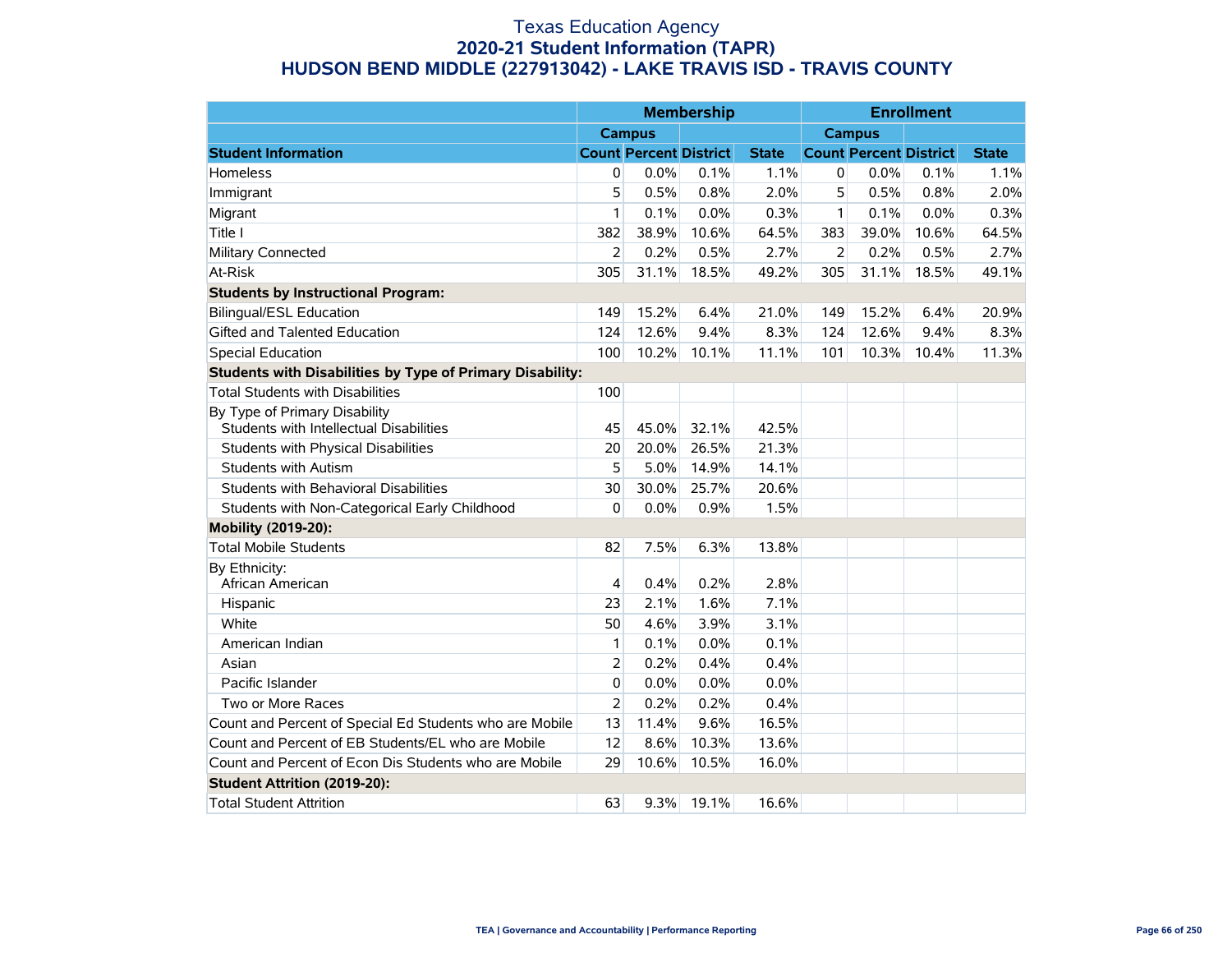|                                                                                  | --Non-Special<br><b>Education Rates--</b> |      |              | ---Special Education<br>Rates--- |  |              |  |  |  |
|----------------------------------------------------------------------------------|-------------------------------------------|------|--------------|----------------------------------|--|--------------|--|--|--|
| <b>Student</b><br><b>Information Campus District State Campus District State</b> |                                           |      |              |                                  |  |              |  |  |  |
|                                                                                  | <b>Retention Rates by Grade:</b>          |      |              |                                  |  |              |  |  |  |
| Kindergarten                                                                     |                                           |      | 1.3% 1.4%    | -                                |  | 5.6% 4.8%    |  |  |  |
| Grade 1                                                                          |                                           |      | $0.5\%$ 1.9% |                                  |  | $2.3\%$ 3.2% |  |  |  |
| Grade 2                                                                          | -                                         | 0.3% | 1.0%         | $\qquad \qquad \blacksquare$     |  | $1.0\%$ 1.4% |  |  |  |
| Grade 3                                                                          |                                           |      | $0.5\%$ 0.5% | $\overline{a}$                   |  | $0.0\%$ 0.6% |  |  |  |
| Grade 4                                                                          | -                                         |      | $0.0\%$ 0.3% | $\overline{\phantom{0}}$         |  | $0.0\%$ 0.4% |  |  |  |
| Grade 5                                                                          |                                           |      | $0.3\%$ 0.2% |                                  |  | $1.0\%$ 0.3% |  |  |  |
| Grade 6                                                                          | $0.0\%$                                   |      | $0.0\%$ 0.2% | 0.0%                             |  | $0.0\%$ 0.3% |  |  |  |
| Grade 7                                                                          | $0.0\%$                                   |      | $0.0\%$ 0.3% | $0.0\%$                          |  | $0.0\%$ 0.3% |  |  |  |
| Grade 8                                                                          | 0.3%                                      |      | $0.1\%$ 0.2% | $0.0\%$                          |  | $0.0\%$ 0.4% |  |  |  |
| Grade 9                                                                          |                                           |      | $0.2\%$ 4.7% |                                  |  | $0.0\%$ 7.8% |  |  |  |

Class Size Averages by Grade and Subject (Derived from teacher responsibility records):

| <b>Class Size</b><br><b>Information</b> | <b>Campus District State</b> |      |      |
|-----------------------------------------|------------------------------|------|------|
| Elementary:                             |                              |      |      |
| Kindergarten                            |                              | 19.4 | 17.7 |
| Grade 1                                 |                              | 18.5 | 18.0 |
| Grade 2                                 |                              | 20.4 | 18.0 |
| Grade 3                                 |                              | 19.6 | 18.2 |
| Grade 4                                 |                              | 19.6 | 18.3 |
| Grade 5                                 |                              | 21.7 | 19.8 |
| Grade 6                                 | 19.0                         | 22.0 | 19.4 |
| Secondary:                              |                              |      |      |
| English/Language Arts                   | 19.4                         | 21.9 | 15.7 |
| Foreign Languages                       | 19.1                         | 21.6 | 17.8 |
| <b>Mathematics</b>                      | 21.3                         | 23.0 | 16.9 |
| Science                                 | 26.0                         | 24.3 | 17.9 |
| Social Studies                          | 25.8                         | 24.2 | 18.3 |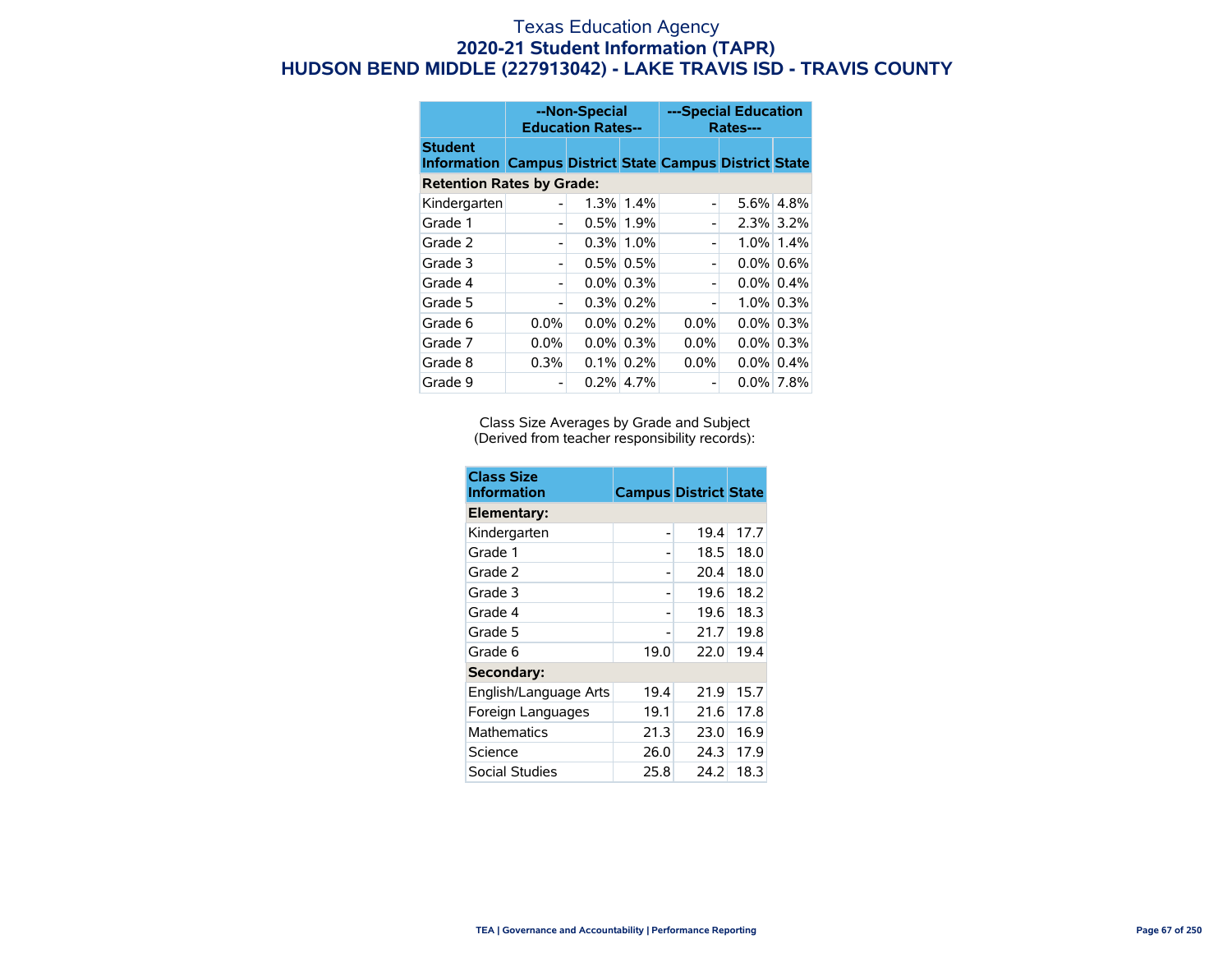|                                               | --------- Campus ---------            |        |        |               |
|-----------------------------------------------|---------------------------------------|--------|--------|---------------|
| <b>Staff Information</b>                      | <b>Count/Average Percent District</b> |        |        | <b>State</b>  |
|                                               |                                       |        |        |               |
| Total Staff                                   | 87.0                                  | 100.0% | 100.0% | 100.0%        |
|                                               |                                       |        |        |               |
| Professional Staff:                           | 80.0                                  | 92.0%  | 69.6%  | 64.3%         |
| <b>Teachers</b>                               | 65.0                                  | 74.7%  | 54.4%  | 49.6%         |
| Professional Support                          | 11.0                                  | 12.6%  | 11.3%  | 10.6%         |
| Campus Administration (School Leadership)     | 4.0                                   | 4.6%   | 2.6%   | 3.0%          |
| <b>Educational Aides:</b>                     | 7.0                                   | 8.0%   | 9.0%   | 10.6%         |
| <b>Librarians and Counselors (Headcount):</b> |                                       |        |        |               |
| <b>Full-time Librarians</b>                   | 1.0                                   | n/a    | 11.0   | 4,290.0       |
| Part-time Librarians                          | 0.0                                   | n/a    | 0.0    | 582.0         |
| <b>Full-time Counselors</b>                   | 4.0                                   | n/a    |        | 22.0 13,211.0 |
| Part-time Counselors                          | 0.0                                   | n/a    | 0.0    | 1,126.0       |
|                                               |                                       |        |        |               |
| <b>Total Minority Staff:</b>                  | 17.5                                  | 20.2%  | 18.5%  | 51.5%         |
| <b>Teachers by Ethnicity:</b>                 |                                       |        |        |               |
| African American                              | 0.0                                   | 0.0%   | 0.7%   | 11.1%         |
| Hispanic                                      | 11.6                                  | 17.8%  | 12.9%  | 28.4%         |
| White                                         | 50.4                                  | 77.6%  | 82.8%  | 56.9%         |
| American Indian                               | 0.0                                   | 0.0%   | 0.4%   | 0.3%          |
| Asian                                         | 1.0                                   | 1.5%   | 2.2%   | 1.8%          |
| Pacific Islander                              | 0.0                                   | 0.0%   | 0.0%   | 0.2%          |
| Two or More Races                             | 2.0                                   | 3.1%   | 0.9%   | 1.2%          |
| <b>Teachers by Sex:</b>                       |                                       |        |        |               |
| <b>Males</b>                                  | 20.0                                  | 30.8%  | 21.7%  | 23.8%         |
| Females                                       | 45.0                                  | 69.2%  | 78.3%  | 76.2%         |
| <b>Teachers by Highest Degree Held:</b>       |                                       |        |        |               |
| No Degree                                     | 0.0                                   | 0.0%   | 0.0%   | 1.2%          |
| <b>Bachelors</b>                              | 46.7                                  | 71.8%  | 69.5%  | 73.0%         |
| <b>Masters</b>                                | 18.3                                  | 28.2%  | 29.9%  | 25.0%         |
| Doctorate                                     | 0.0                                   | 0.0%   | 0.6%   | 0.7%          |
| <b>Teachers by Years of Experience:</b>       |                                       |        |        |               |
| <b>Beginning Teachers</b>                     | 4.0                                   | 6.2%   | 4.1%   | 6.7%          |
| 1-5 Years Experience                          | 18.1                                  | 27.8%  | 26.7%  | 27.8%         |
| 6-10 Years Experience                         | 13.0                                  | 20.0%  | 22.2%  | 20.3%         |
| 11-20 Years Experience                        | 17.6                                  | 27.0%  | 28.8%  | 29.1%         |
| 21-30 Years Experience                        | 9.8                                   | 15.1%  | 14.9%  | 13.0%         |
| Over 30 Years Experience                      | 2.5                                   | 3.8%   | 3.2%   | 3.1%          |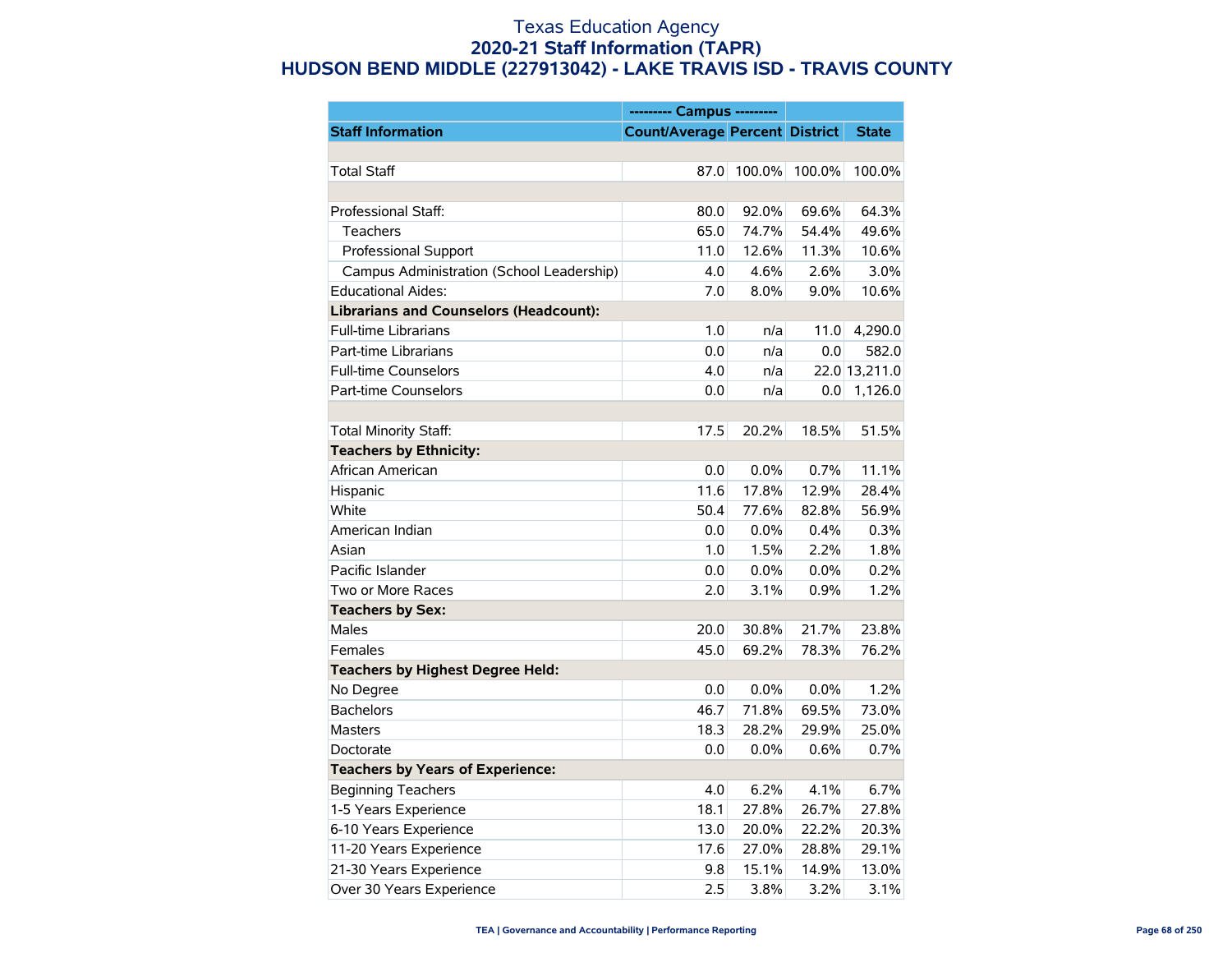|                                | --------- Campus ---------               |
|--------------------------------|------------------------------------------|
| <b>Staff Information</b>       | Count/Average Percent District State     |
|                                |                                          |
| Number of Students per Teacher | 14.5<br>16.4<br>15.1 <sub>1</sub><br>n/a |

| <b>Staff Information</b>                                             | <b>Campus</b> | <b>District</b> | <b>State</b> |
|----------------------------------------------------------------------|---------------|-----------------|--------------|
| <b>Experience of Campus Leadership:</b>                              |               |                 |              |
| Average Years Experience of Principals                               | 4.0           | 6.7             | 6.4          |
| Average Years Experience of Principals with District                 | 4.0           | 4.9             | 5.5          |
| Average Years Experience of Assistant Principals                     | 7.0           | 4.4             | 5.5          |
| Average Years Experience of Assistant Principals with District       | 2.7           | 3.1             | 4.8          |
|                                                                      |               |                 |              |
| Average Years Experience of Teachers:                                | 11.3          | 11.6            | 11.2         |
| Average Years Experience of Teachers with District:                  | 5.4           | 5.9             | 7.2          |
| Average Teacher Salary by Years of Experience (regular duties only): |               |                 |              |
| <b>Beginning Teachers</b>                                            | \$50,598      | \$50,977        | \$50,849     |
| 1-5 Years Experience                                                 | \$51,433      | \$51,519        | \$53,288     |
| 6-10 Years Experience                                                | \$52,801      | \$53,075        | \$56,282     |
| 11-20 Years Experience                                               | \$57,694      | \$57,328        | \$59,900     |
| 21-30 Years Experience                                               | \$62,608      | \$63,082        | \$64,637     |
| Over 30 Years Experience                                             | \$68,924      | \$68,549        | \$69,974     |
| Average Actual Salaries (regular duties only):                       |               |                 |              |
| <b>Teachers</b>                                                      | \$55,708      | \$55,792        | \$57,641     |
| Professional Support                                                 | \$65,400      | \$69,091        | \$68,030     |
| Campus Administration (School Leadership)                            | \$72.758      | \$77,734        | \$83,424     |
|                                                                      |               |                 |              |
| Instructional Staff Percent:                                         | n/a           | 68.5%           | 64.6%        |
|                                                                      |               |                 |              |
| Contracted Instructional Staff (not incl. above):                    | 0.0           | 0.0             | 5,731.4      |

|                                          | ----- Campus ----- |                         |         |              |  |  |
|------------------------------------------|--------------------|-------------------------|---------|--------------|--|--|
| <b>Program Information</b>               | Count              | <b>Percent District</b> |         | <b>State</b> |  |  |
| Teachers by Program (population served): |                    |                         |         |              |  |  |
| <b>Bilingual/ESL Education</b>           | 0.0                | $0.0\%$                 | $3.7\%$ | 6.2%         |  |  |
| Career and Technical Education           | 3.5                | 5.4%                    | $6.0\%$ | 5.1%         |  |  |
| <b>Compensatory Education</b>            | 0.0                | $0.0\%$                 | 1.4%    | 2.8%         |  |  |
| Gifted and Talented Education            | 1.0                | 1.5%                    | 1.2%    | 1.8%         |  |  |
| <b>Regular Education</b>                 | 54.2               | 83.4%                   | 74.5%   | 71.0%        |  |  |
| <b>Special Education</b>                 | 6.3                | 9.7%                    | 11.6%   | 9.4%         |  |  |
| Other                                    | 0.0                | $0.0\%$                 | 1.6%    | 3.6%         |  |  |